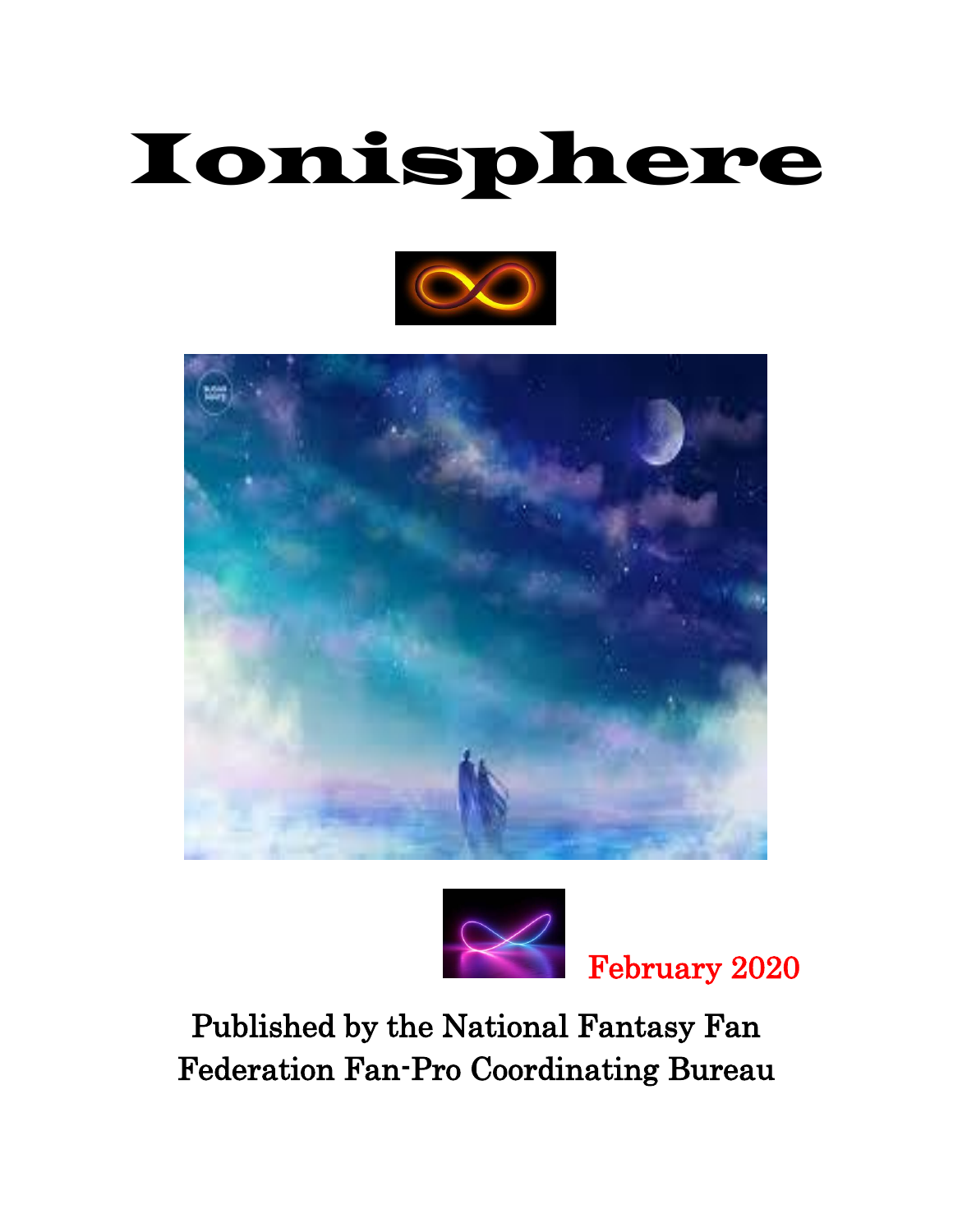Edited by John Thiel, 30 N. 19 $^{\rm th}$  Street, Lafayette, Indiana 47904, Bureau Chief, kinethiel@mymetronet.net. Staff members: Jefferson Swycaffer, pro support, Post Office Box 15373, San Diego, California 92175-5373, [abontides@gmail.com](mailto:abontides@gmail.com) , Jon Swartz, fan representative, 12115 Missel Thrush Court, Austin, Texas 78750, [jon\\_swartz@hotmail.com](mailto:jon_swartz@hotmail.com) , Jeffrey Redmond, publicity, 1335 Beechwood NE, Grand Rapids, Michigan 49505- 3830, [redmondjeff@hotmail.com](mailto:redmondjeff@hotmail.com) , John Polselli, ground adjutant, 861 Sebastiani Court, Las Vegas, Nevada 89123.

Ionisphere is the departmental magazine of the Fan-Pro Coordinating Bureau, established in 1980 by N3F President Irvin Koch, and re-established at the present time by President George Phillies. Thus it has a forty year history, but most of that time has been a long hiatus during which the bureau did not exist.

Contents: Editorial by John Thiel, page three, An interview with Benjamin Kai Wai Cheah by Tamara Wilhite, page five, An Interview with C.S. Johnson by Tamara Wilhite, page nine, Behind the Scenes: Rod Serling by Jeffrey Redmond, page thirteen, Cultural Pages: Compulsive Shoppers by Jeffrey Redmond, page twenty-three, Turns and Twisting and Seeing My Way Through by Betty Streeter, page twenty-six, With Both Hands by John Polselli and Paragon by Gerald Heyder, page twenty-seven, Mumbo Jumbo by Gerald Heyder and Where the Fates Abide by John Polselli, page twenty-eight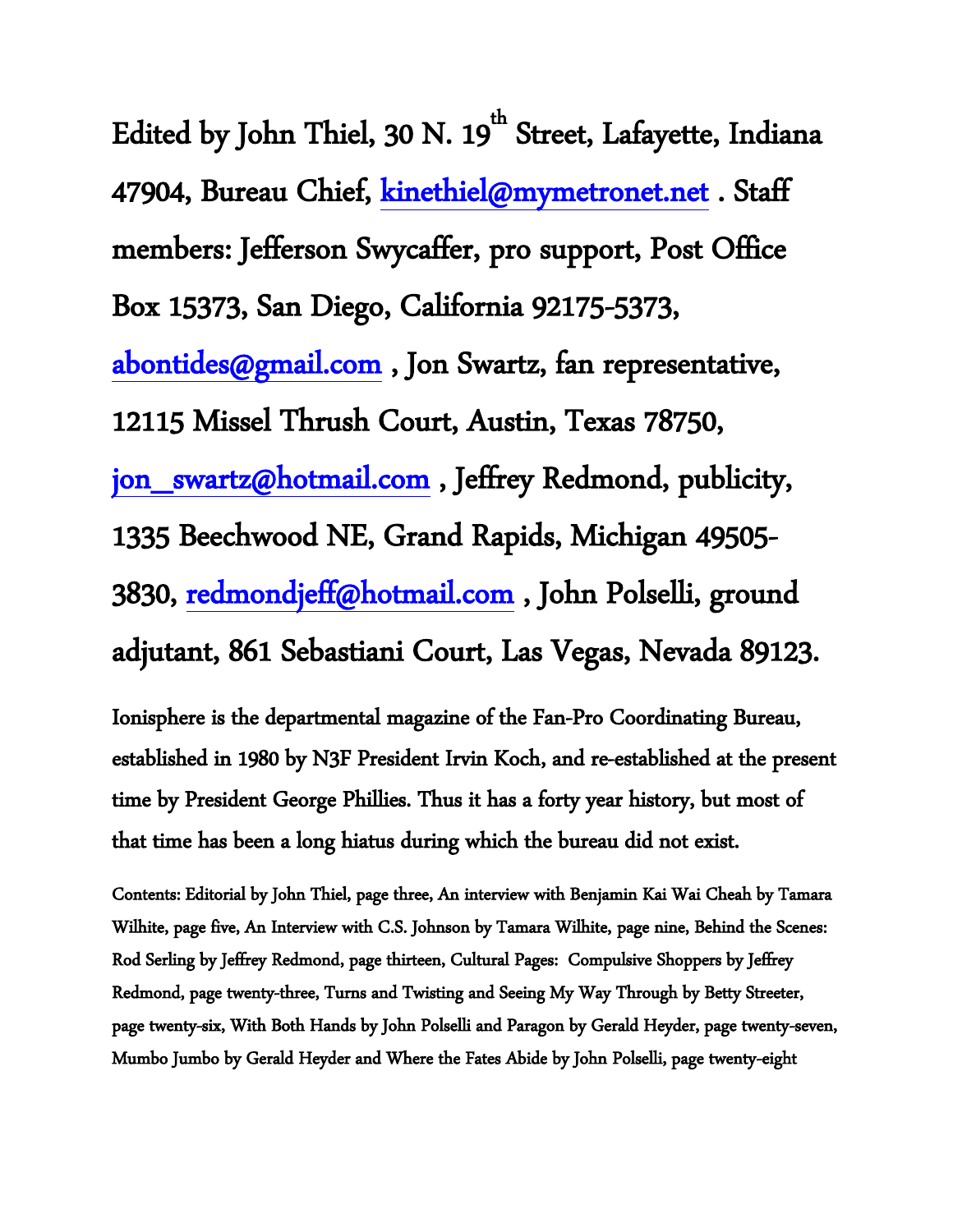

## **Why Won't Science Fiction Be Denied?**

 Science fiction fandom has been broken up considerably since the New Wave, until it has ended up looking like the fellow in Lovecraft's "The Mound" looked after the underground dwellers had gotten through with him, a sort of pastiche, a jigsaw puzzle with a couple of the pieces tore. Young fandom had been joining the military, participating in collegiate insurrection, fighting in politics, going hip, and various such things that made a lot of them disappear before they matured into an adult fandom. In fact the New Wave writers took on a lot of the tendencies that had developed in fandom, showing the influence fandom actually has on science fiction. Many of them listened to admonitions made to them by people outside the field of interest saying they placed low in the literary world, and they tried to make it with other forms of literature. They left a record of their departures from the sf field in their fanzines.

 That last point is an important one, as it relates to a prejudice against science fiction which exists in the large realms of the normal world. The normal, or mundane, existence, which is widespread, does not react well to the progressive, or even apocalyptic, nature of science fiction. Science fiction is regarded among these people as extreme, alarmist, or fanatic, and is sometimes referred to as "the lunatic fringe". There have been actions against those involved with science fiction coming from outside the science fiction range. Juanita Coulson, who was a school teacher, lost her job within the educational establishment because she was the co-editor of a science fiction fanzine. People were calling science fiction "crazy Buck Rogers stuff"—which was not appealing to Robert Coulson, who was being given the nickname "Buck". As education is an institution overseen by the government, this action seemed to originate from a governmental source. Science fiction fans in Ohio were being lured into taking court action to solve their competitive problems; they were out of place and ill at ease in courts, with which they had little familiarity. This was being done to cause ruptures in fandom's solidarity. Of course, this is not something we like here at the fan-pro coordinating bureau, and it may be assumed that our stand on such actions is to deplore them. At the time to which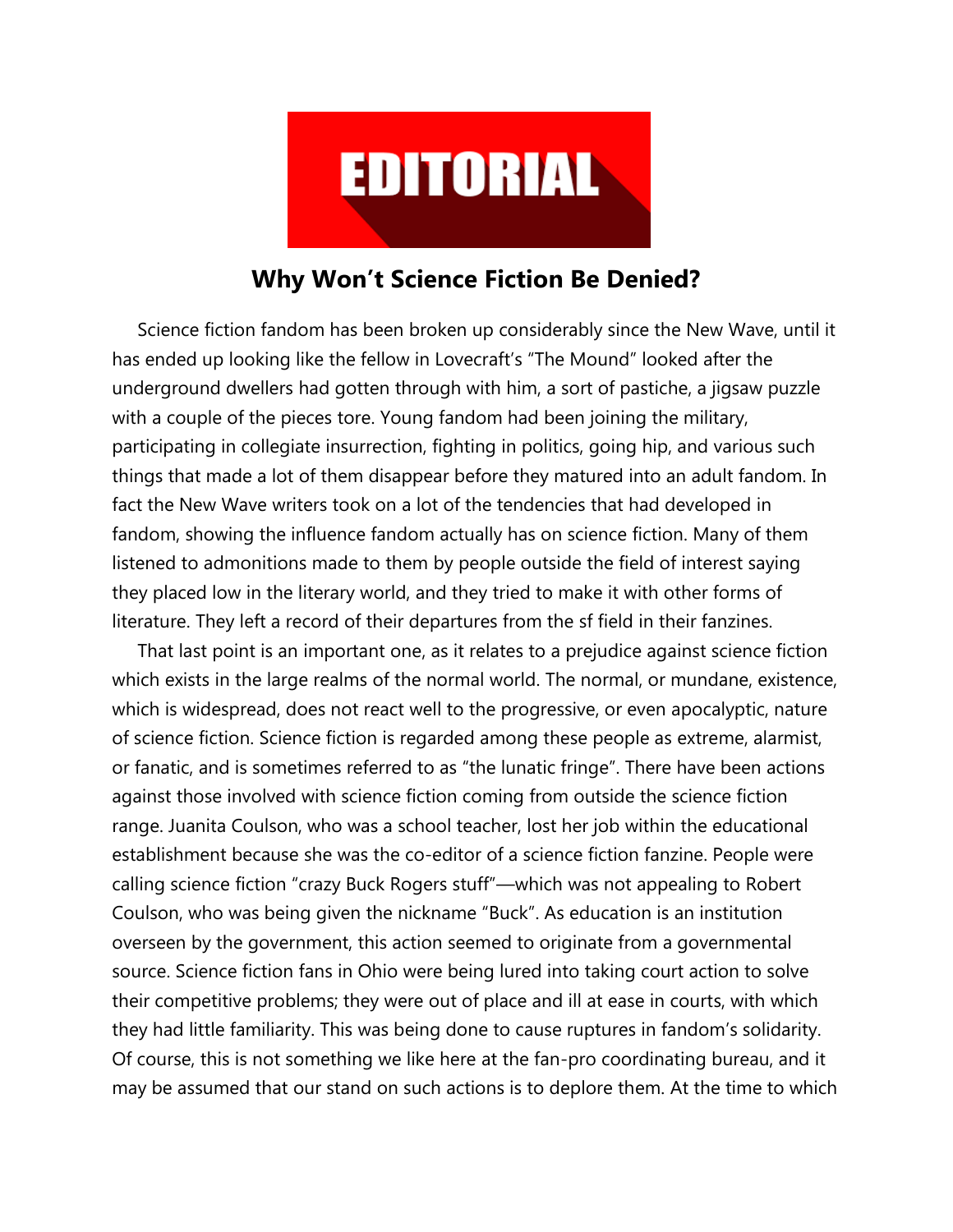I am referring, professional science fiction writers such as Alfred Bester, Robert Sheckley and Arthur C. Clarke were being seduced into writing for men's magazines, a move intended to make science fiction more discursive, more "off trail", as it were, than it already was. They were also tempted into the news syndicates, where they were not very welcome, news being written on a mundane plane, and once entangled there they were described as "subversives". This had the effect of smiting both involvements, the news being less than popular with Washington due to its disputative tendencies—while they were sabotaging the news, intentionally or otherwise, the newspapers were undermining their careers. This got rid of a lot of creative, and conceivably anti-government, thought.

 Entertainment, known as "show business", was also seductive to science fiction writers and fans, who were drawn into it with false promises and never really scored there, although they did get their names on screen credits. Show business was ameliorative of science fiction and took up all of their creative time. Hence, with that many fans involved, fandom went bust, which it has not recovered from yet, as the thing is still going on, though apparently with disastrous results for all concerned—results which show up in the science fiction which is put on the screen.

 Science fiction, though, has an active appeal which is the very thing that has made its upset so essential to the government. It has a progressive, adventurous quality which those who read it would as soon continue to have. Wide as their interests may otherwise become, they don't care to sacrifice their science fiction interests, even sometimes preferring crud science fiction to no science fiction at all. Science fiction has a call to it, and a spirit to it, to which there is no successful gainsaying. The unexplored realms which are so abhorrent to normality are something which the readers of fantasy and science fiction will not forego.

 The conflict is not over with, and it will be interesting to see any outcome it may have—to watch further events as they come to pass. We are living in an exciting age after all, stuck as we may become in mundane matters. We may have seen science fiction readers denying any further interest in science fiction, but I believe we will start seeing people showing a high interest in it again. It is interesting enough to have that effect. We've been watching it affect the mundanes, the normal ways of life, and the literally unconcerned, which has been one result of science fiction going off in all directions, and I think it has had all the effect of that sort that it is going to have.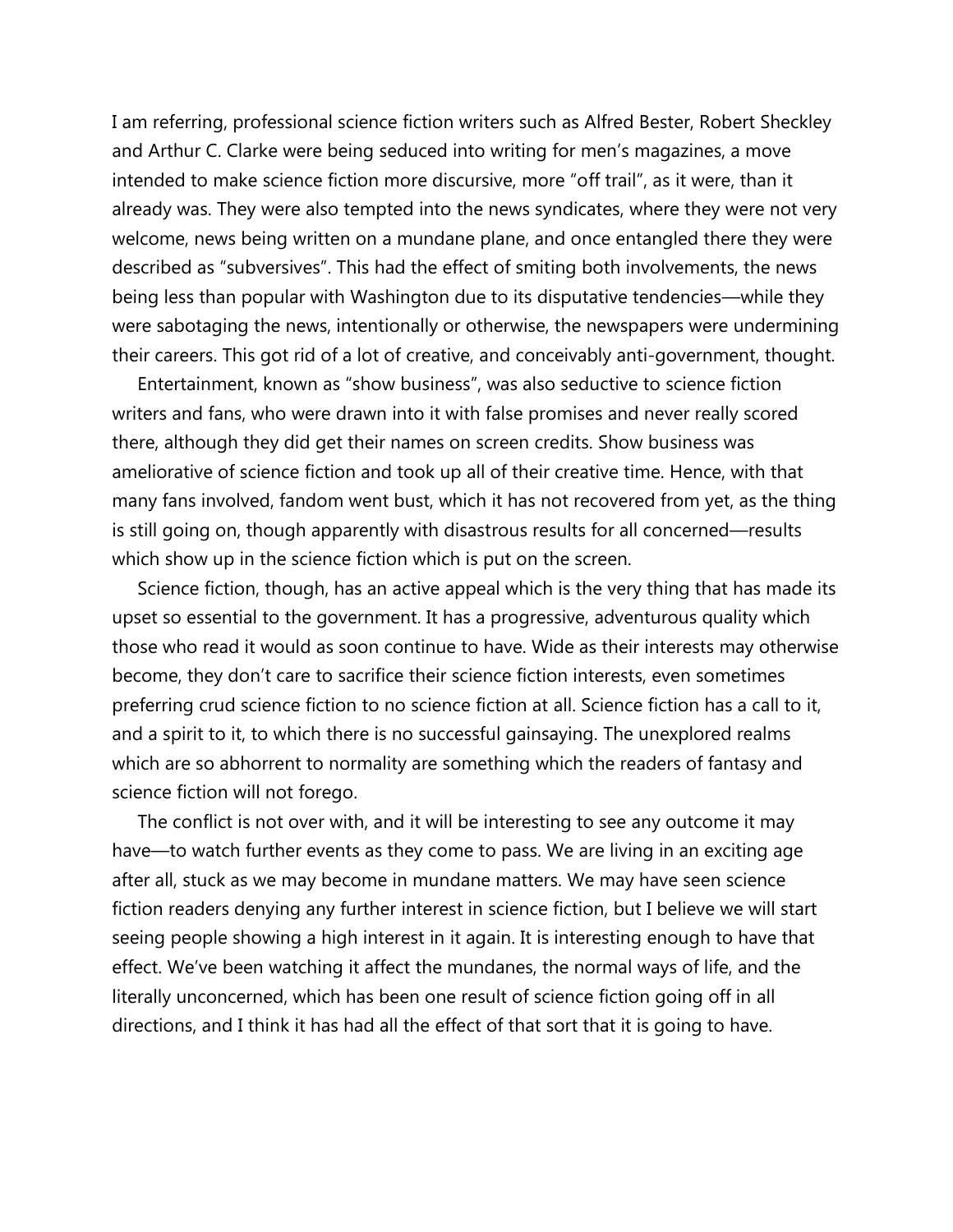# **An Interview with Benjamin Kai Wai Cheah by Tamara Wilhite**



Benjamin Kai Wai Cheah is a fantasy and science fiction author living in Singapore. I had the opportunity to interview him about his recent projects.

**Tamara Wilhite:** How did you get a short story in Jerry Pournelle's THERE WILL BE WAR Volume X anthology?

**Benjamin Cheah:** Vox Day, the co-editor, issued an open call for the anthology on his blog in September 2015. After reading the post, an idea for a short story came to mind. I immediately got to work on my submission, then sent it in the moment it was done.

 Weeks later, Vox Day informed me that Jerry Pournelle accepted my work, and the rest was history.

**Tamara:** Where else have you had short stories published?

**Benjamin:** I have a piece titled "Hostile Takeover" in Superversive Press' MARS anthology, part of the planetary series of anthologies. Through Silver Empire, I published another short story named "We Bury Our Own" in **Lyonesse,** and a third called "Nightstick" in **Paragons.** 

But these days I publish my short stories online as web serials on **Steemit, Narrative**  and my blog.

**Tamara:** You've written several fantasy works like "Invincible". What percentage of your stories are fantasy?

**Benjamin:** That's hard to say. Thus far, all my novels have some fantasy elements in them, even if they're not strictly marketed as such.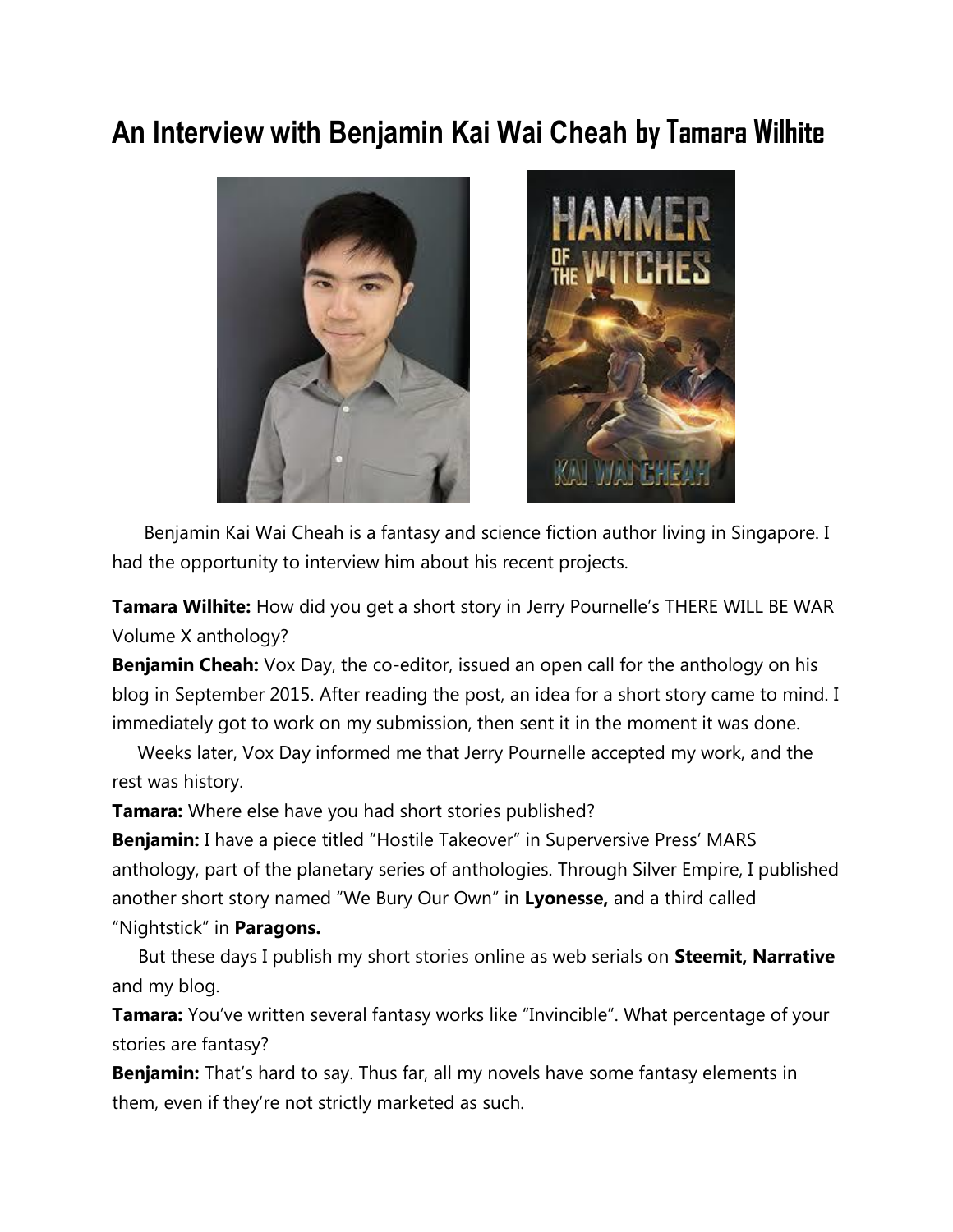The closest I have to pure fantasy novels is the Dungeon Samurai trilogy, written under the name Kit Dun Cheah. That works out to about half my published output so far.

**Tamara:** Your novel NO GODS, ONLY DAIMONS won a Dragon Award in 2017. It is both fantasy and alternate history. Where does their timeline diverge from ours?

**Benjamin:** In the beginning of time in that universe, two mysterious elements appeared alongside the ones we are familiar with. Aetherium, a substance capable of transmuting into any form and state of matter, and nythium, a corrosive goo that allows the gifted to manipulate the fabric of space-time. In the myths and legends of the world, the gods of that universe taught their people how to use these substances and withdrew their presence from the world. Regardless of how it actually happened, the Greeks were the first civilization to master the use of these elements, and dominated their version of Europe. Their influence is still felt thousands of years later, when the story begins.

**Tamara:** No Gods, Only Daimons is supposed to be the first of a series. When does the next book come out?

**Benjamin:** The second book, HAMMER OF THE WITCHES, is already available. The third novel, I've been informed, will be ready by the end of the year.

**Tamara:** You have a Hugo nomination. What work was that for?

**Benjamin:** "Flashpoint: Titan", my entry for "There Will Be War, Volume X".

**Tamara:** How many books are there in the COVENANT CHRONICLES? And what are they about?

**Benjamin:** The Covenant Chronicles is a story told at three levels. At the personal level, it is the story of black ops contractor Luke Langdon and his return to faith in a time of war. After surviving a devastating terrorist attack as a teenager, he lost his faith in God (the Creator, in that universe), became an atheist, and joined the military to seek revenge. Over a decade and a half later, he is still fighting his war. But when a summoning experiment goes awry, he is chosen by an archangel to do battle against the Unmaker, the ultimate embodiment of evil. Now he must grapple with his lack of faith, fight terrorists AND demons AND a global conspiracy, and navigate the treacherous waters of his profession without losing his life. Or, more importantly, soul.

 At the second level, it is a story of international conspiracy. The world is locked in a futuristic war on terror between the West and a powerful terrorist group. But a third party is pulling the strings behind this war, using it as an opportunity to assume control over the world. Their trump card is a pact with the Unmaker. But the Unmaker is using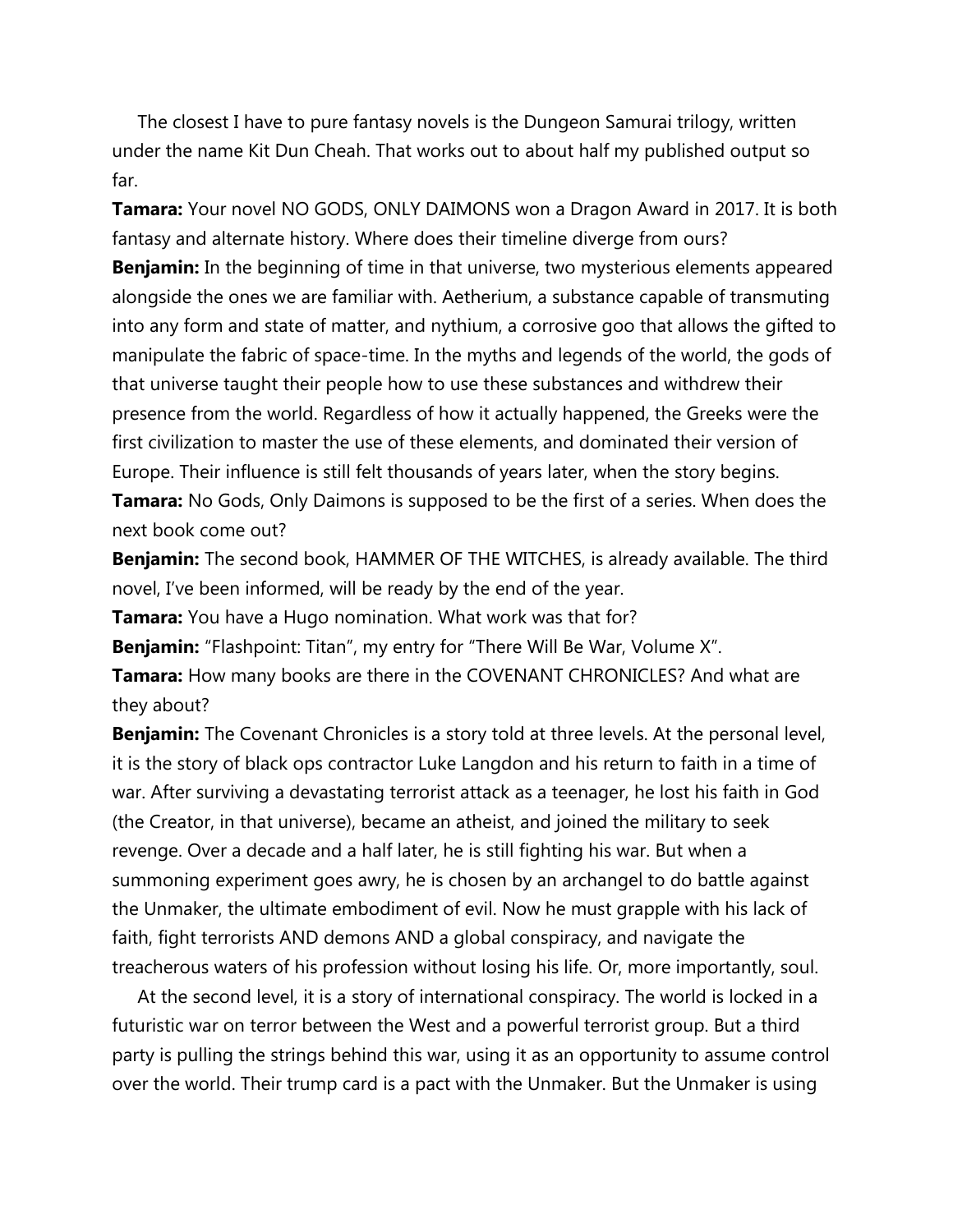THEM.

 At the highest level, it is a war between good and evil, with many factions. The archangel mentioned above is the chief angel of another faith—the faith of Landon's enemies. Other elder gods make their appearance as well, choosing agents among the human population. The Unmaker has offended them all, and is hell-bent on unmaking the entire world. But as the gods prepare to make war on the forces of the Unmaker, one question remains: Where is the Creator? The Covenant Chronicles is slated to run for six novels.

**Tamara:** Did you help write the DUNGEON SAMURAI books?

**Benjamin:** I am the author.

**Tamara:** Can you tell me about the AMERICAN HEIRS series?

**Benjamin:** I killed that series due to poor reader reception. But the ideas in them will be reproduced in other series.

**Tamara:** What are you working on now?

**Benjamin:** I've just completed BABYLON BLUES, a collection of cyberpunk horror stories. Previously published as webserials, they follow a team of elite law enforcement operators sworn to protect the innocent from cultists and monsters. But in doing so, they run afoul of the New Gods. They are the rulers of the world, the ones who created those monsters and empowered the cultists for their own proxy wars.

They are also false gods.

 I'm also working on a cyberpunk series titled SINGULARITY SUNRISE. Set in the dawn of the 22<sup>nd</sup> Century, the world is poised on the threshold of the Singularity: an era of runaway technological progress, leading to unfathomable changes in civilization.

 But the Singularity promises only technological advancement, not what shape it will take. The world is divided between two factions: those who would use technology to empower and to liberate, and those who would use it to conquer and dominate. Both are locked in a struggle to decide the future of humanity.

 Through genetics, robotics, information technology and nanotechnology, humanity is on the brink of surpassing itself. But for psychic contractor James Morgan, whose abilities are incompatible with human enhancement technology—or, indeed, modern lifestyle itself—he is left wondering if he is working towards a future that will leave him behind.

 And when an artificial intelligence emerges, one that is purpose-designed to usher in the Singularity, he must protect it from those who would destroy or hijack it for their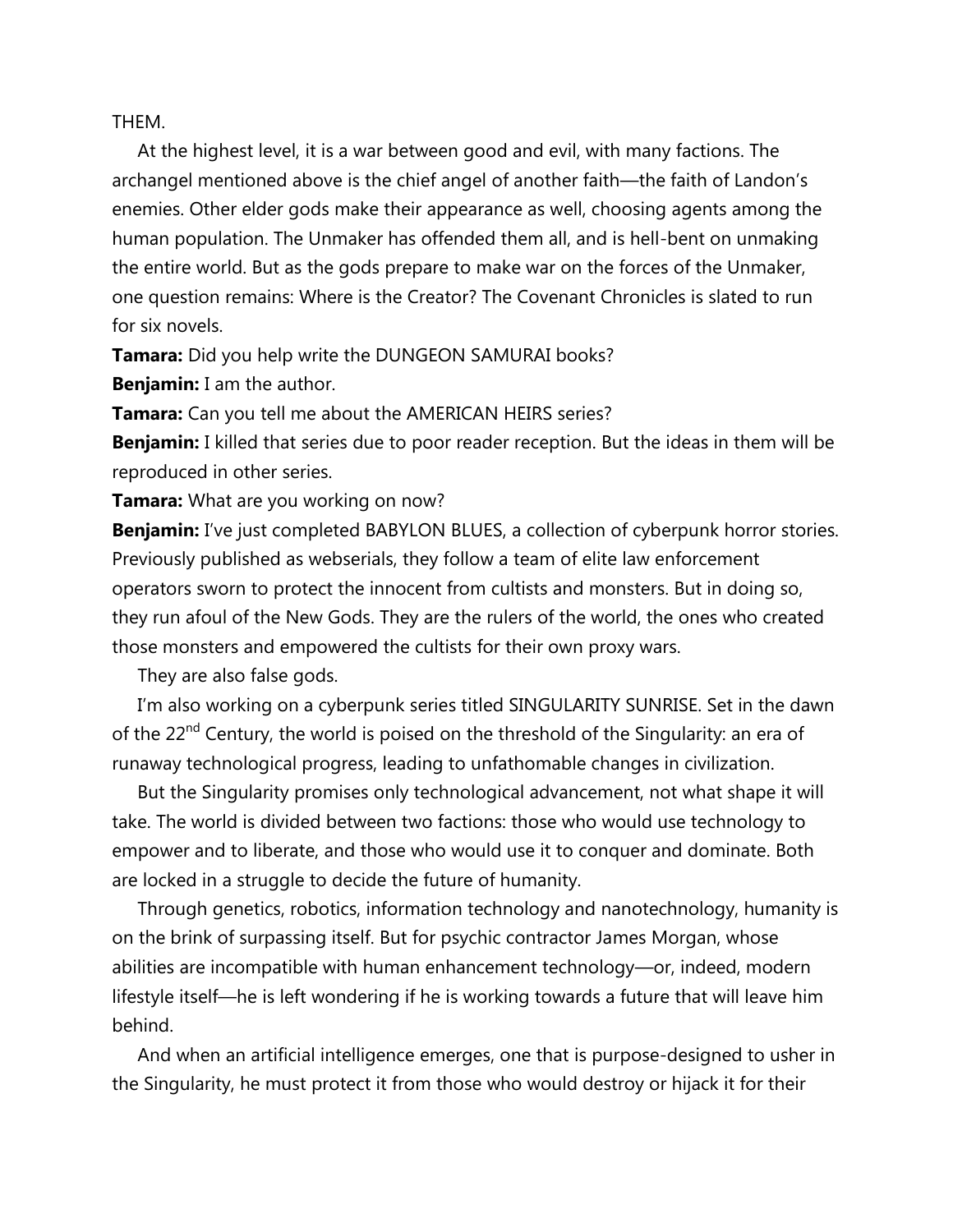own purposes—and humanity from its inhuman nature.

**Tamara:** Is there anything you'd like to add?

**Benjamin:** Thanks for reading! If you'd like to support indie authors who write fun, fastpaced fiction, check out the PulpRev movement on Twitter and other social media.





Northern Lights…an ionospheric phenomenon?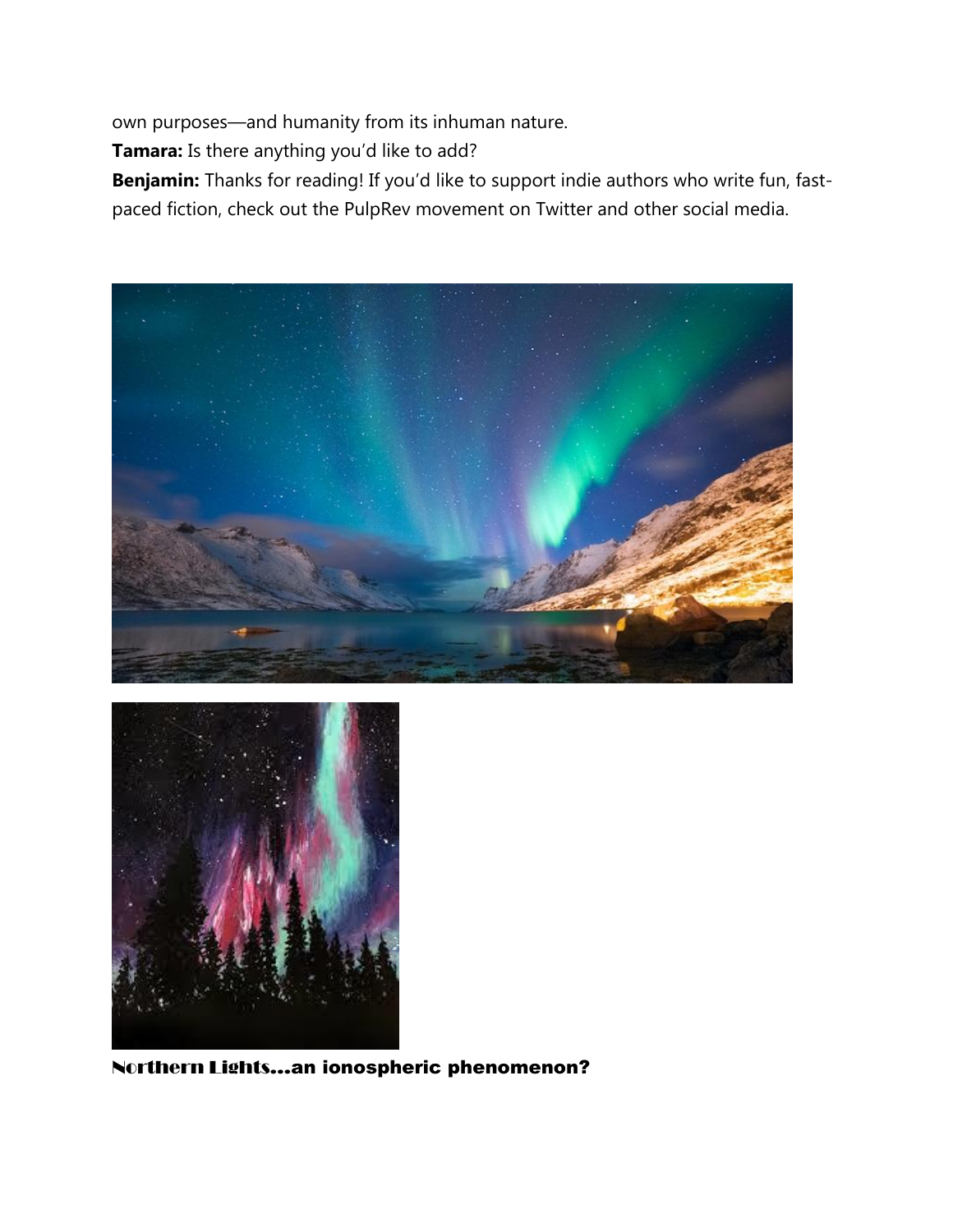# **AN INTERVIEW WITH C.S.JOHNSON by Tamara Wilhite**



 C.S. (CJ) Johnson publishes fantasy and science fiction works as C.A. Sabol and C.S. Johnson. I had the opportunity to interview this modern fantasy author.

**Tamara:** Congratulations on getting married. When did you tie the knot? **CJ:** My husband and I have been married for ten years this year, and I love him more each year. He is the endgame for a lot of my romantic heroes in some way or another. **Tamara:** The majority of your works are fantasy. What is the distinction between fantasy works and high fantasy works like your novel THE MOONLIGHT PEGASUS?

**CJ:** The Moonlight Pegasus is a high fantasy novel for me since it's a world that's completely made up, on a different planet, and I am not entirely sure if it shares the same plane of existence as the rest of my books. It's actually the first book I've ever written in its entirety, and you can tell. It's very MG/YA, but I wrote it in high school and it was first published my first year of college.

**Tamara:** A KNIGHT'S QUEST FOR THE HOLY GRAIL is stand alone. I'm aware of the STARLIGHT CHRONICLES and ONCE UPON A PRINCESS books. Do you have any other fantasy series?

**CJ:** I'm working on THE REALMS BEYOND THE RAINBOW, which is my first Christian fantasy romance series.

**Tamara:** Do you consider DIVINE SPACE PIRATES trilogy your only science fiction series? Or do you count TILL HUMAN VOICES WAKE US as science fiction?

**CJ:** I count them both as sci-fi, but Till Human Voices Wake Us is a little bit of a fantasy,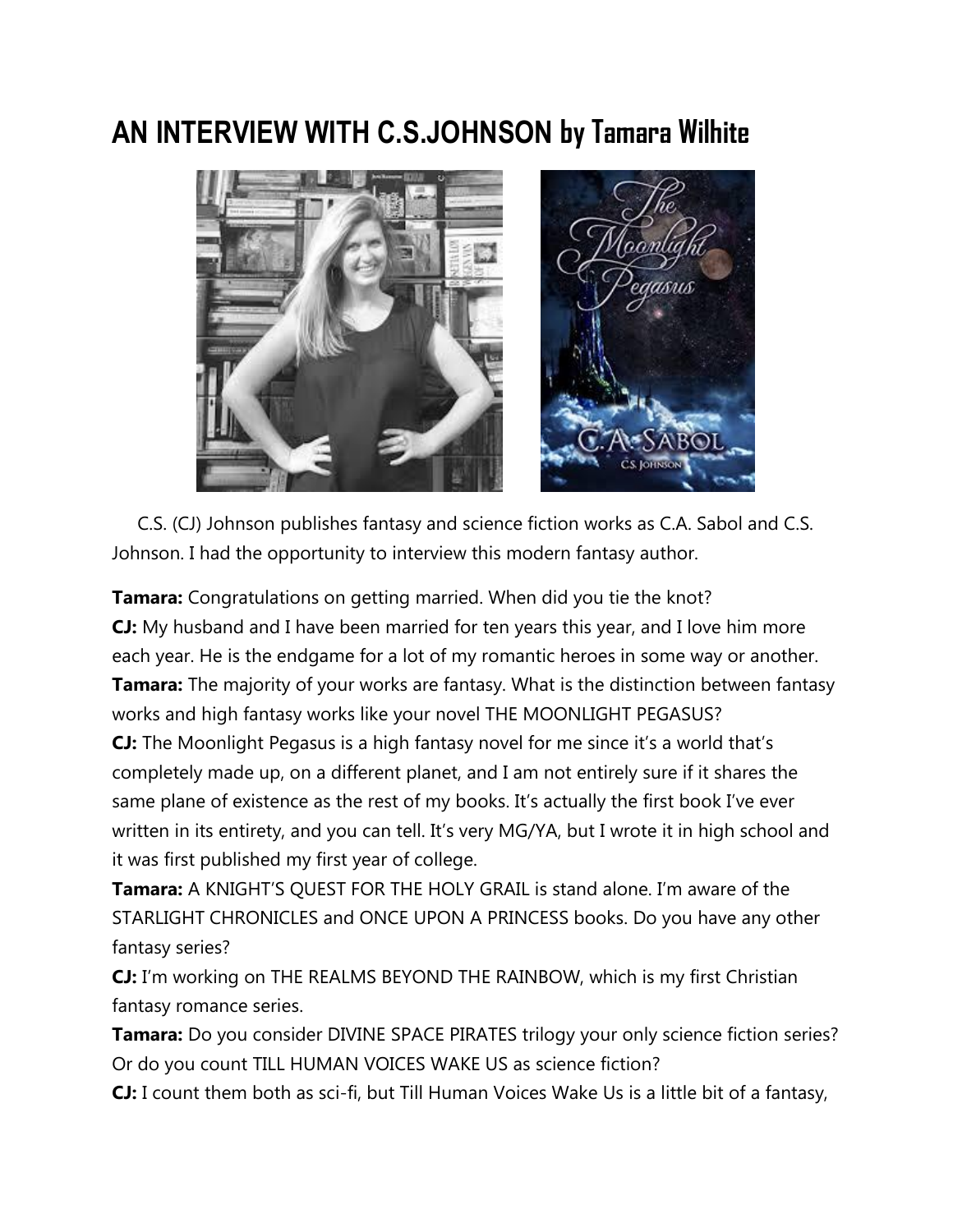since there are mermaids. While I have given them more of a scientific formation in the worldbuilding, most people attribute them to a fantasy world, and so I think the science fantasy (think underwater Star Wars) is more apt.

 Most of my work is in some way both a tribute to who I am or something that means something intensely personal to me. The Divine Space Pirates and Till Human Voices Wake Us are tributes to my dystopian fears, some of my favorite literary works (Dante Alighieri's THE DIVINE COMEDY for the former, and "The Love Song of J. Arthur Prufrock" for the latter), my faith, and my absurdist sort of affection for end of the world scenarios.

## **Tamara:** And can you tell me more about it?

**CJ:** Till Human Voices Wake Us is the story of Milo Bishop, a college student who has, all his life, heard his Uncle Jay's stories of a community of mermaids living in a terrarium under Southern California. As an adult, Milo doesn't believe any of this—until Milo has a near-death experience and has a vision of a mermaid calling to him, too. Together with his uncle and his best friend, Milo finds his way down to the community, and then learns that there's a prophecy that the end of their world will come when humans arrive. **Tamara:** What other genres have you written?

**CJ:** I've mostly kept to fantasy, science fiction, and fairy tales, but I've written some nonfiction, some contemporary young adult, and historical fiction. I also have some historical fantasy, which is pretty cool since I adored history as a student. I write with a classic and often Christian tilt, and my work is not graphic since I have kids, and admittedly, I still remember the first time I read TESS OF THE D'URBERVILLES and wanting to punch Thomas Hardy further into his grave, so I think it's important to be a little gentle on my audiences' psyches. I like to write books that the more you think about something that troubles my main characters, the worse it becomes, and in this way, you can read a lot of my books multiple times and still find yourself surprised. That's part of the fun of re-readable books.

## **Tamara:** What led you to write fantasy?

**CJ:** I like being able to play with ideas. Fantasy is better suited to my personality for that. I think it's funny how I like to over-analyze ideas, but when it comes to reality, it's harder for me to break things down into smaller pieces (never ask me to discuss a lightbulb, for example). I will say most of my fantasy is more realistic fantasy, where it's dependent on a sequence as much as mystery.

**Tamara:** Can you tell me about the upcoming vampire-zombie novel OF BLOOD AND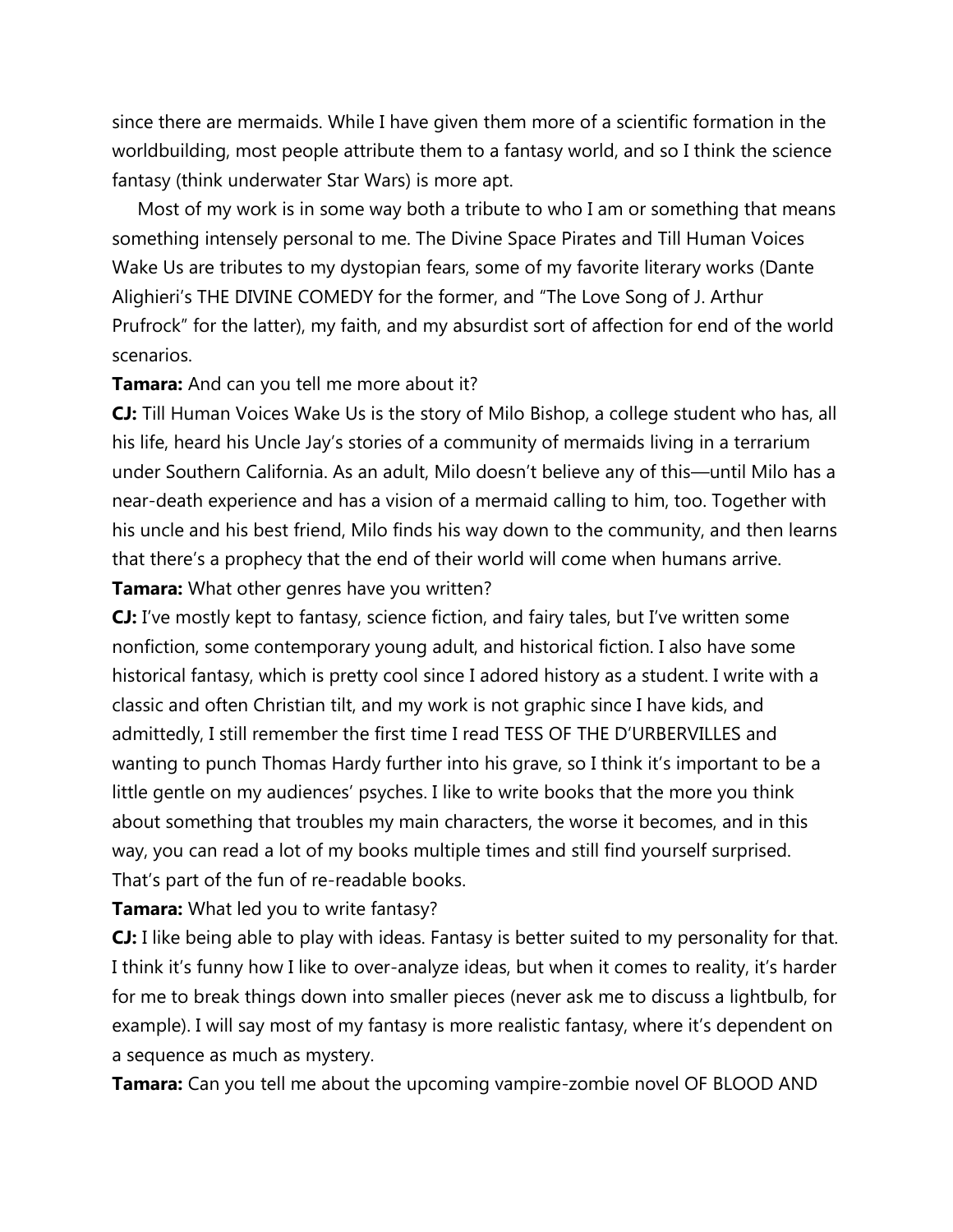BRAINS? I think it is slated to come out third quarter 2020. **CJ:** Sure!

 I have had a lot—a LOT—of my fans ask me about writing a vampire book. I taught high school in the age of the TWILIGHT rage, and so I didn't really want to at first; it's hard to top something that's famous RIGHT NOW. I saw Twilight change into 50 SHADES OF GREY, and HUNGER GAMES slip into DIVERGENT, and I never wanted to be a "genre-chaser", even though I like to genre-hop. So if I knew I was going to write a vampire book, I wanted it to speak to something important to me, something that I wanted myself to write.

 And so one day as I was giving blood at a blood center, I thought how fun it would be to write a book where a vampire and a zombie team up to rob morgues and funeral homes in order to get blood and brains. Of course they would fall in love and their romance would be doomed, and I wanted to see how it would play out. Would they find a way to be together despite their backgrounds, needs, and conditions? Would it really be "doomed" in the end? Now that my parents are getting older and I am part of what Allison Pearson calls the "sandwich" generation of kids who are hoping to be able to take care of their parents while raising their own kids, I worry sometimes about how much power illnesses and disease have over love's endurance and capability for suffering. Putting my fears and worst-case scenarios into a book like that helps me feel braver in facing my own struggles.

 My fans have been excellent in suggestions for characters, so I now have: Oscar Findley and Fawn Lancaster are currently in the process of robbing the same funeral home. He's suffering through a surprise craving, and she's staying late to steal a brain and work on a possible cure for her zombism. They're not sure how their alliance will work out yet, but I'm excited to see it unfold along with them.

 I'll finish it soon, but it'll be out next Halloween to remind people of the necessity and preciousness of time and love.

**Tamara:** What are you currently working on?

**CJ:** Besides Of Blood and Brains, I am working on a few projects. I have a serial, FATGIRL, about a model-wannabe high school girl who eats radioactive doughnuts and accidentally becomes her city's beloved overweight superhero; there's an extra story that'll be in the APPALLING STORIES IV anthology from Obsidiant Point Publishing for that one, coming out in December, 2019.

I also have my last book in my ORDER OF THE CRYSTAL DAGGER series to finish up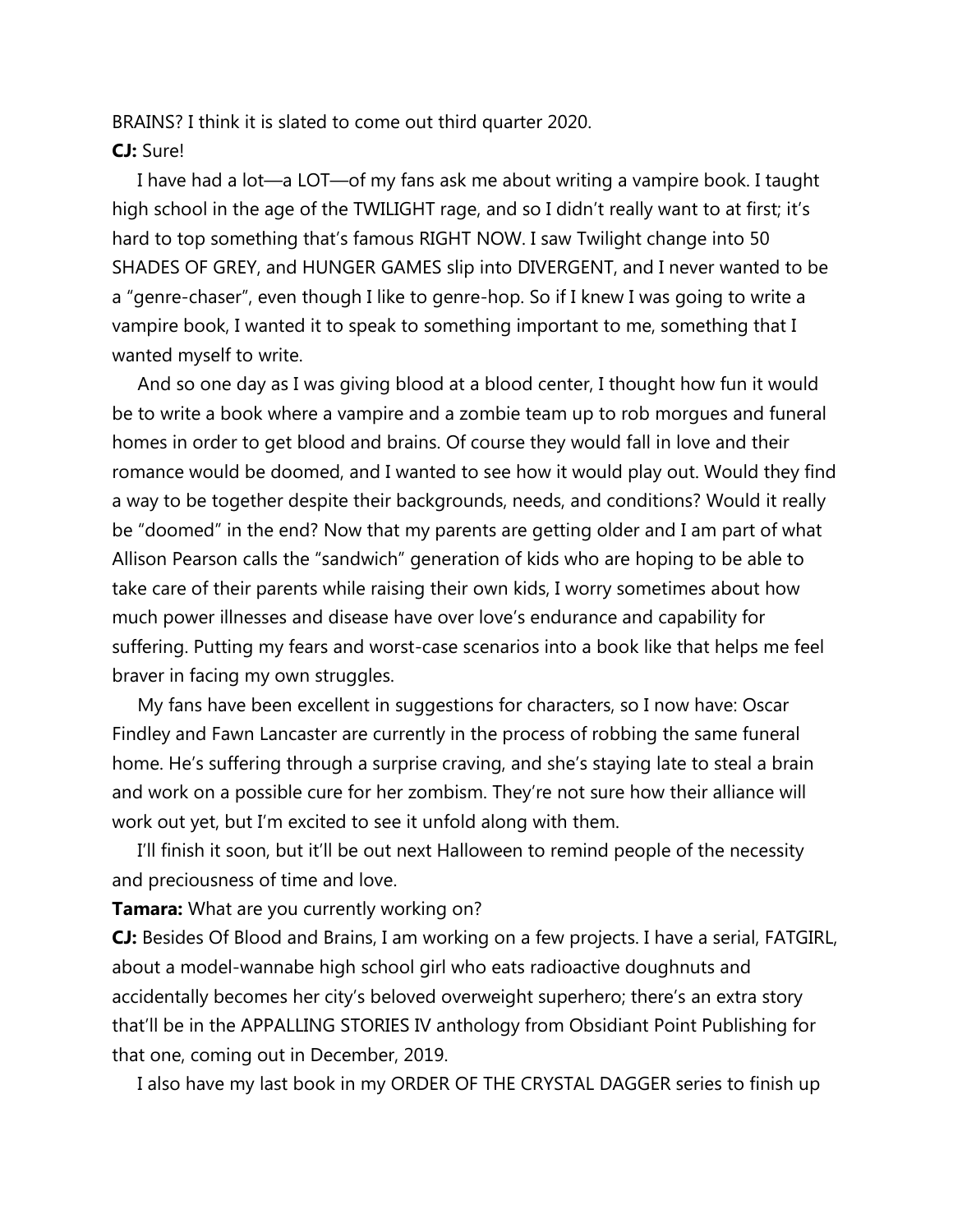and bring the series to its devastating conclusion, and then I have a short story series called OMELAS REVISITED that'll be launching in as part of the HIDDEN MAGIC:A MAGIC UNDERGROUND ANTHOLOGY trilogy.

**Tamara:** Is there anything you'd like to add?

**CJ:** This week (November, 2019) I have a new book coming out! It's my fantasy fairy tale Snow White retelling, NORTHERN LIGHTS, SOUTHERN STARS. It's already got wonderful reviews and I'm excited to see how people like the idea of a historical fantasy that goes a little deeper into the Snow White story. As someone who struggles with depression, I wanted to write a book that would encourage people to be more like Snow White—to be unafraid to believe in the best of people, to keep working hard when things look hopeless, and to believe in the power of love in all its many forms, including romance, friendship, family and faith.

Amazon link:<https://www.amazon.com/C-S-Johnson/e/BOOE8TOZ9Q>

Goodreads link: [https://www.goodreads.com/book/show/48383326-northern-](https://www.goodreads.com/book/show/48383326-northern-lights-southern-stars)

[lights-southern-stars](https://www.goodreads.com/book/show/48383326-northern-lights-southern-stars) Author profile:

Facebook: [www.facebook.com/WriterCSJohnson](http://www.facebook.com/WriterCSJohnson)

Instagram: [www.instagram.com/WriterCSJohnson](http://www.instagram.com/WriterCSJohnson)

Web: [www.csjohnson.me](http://www.csjohnson.me/)

Goodreads:<https://www.goodreads.com/author/show/6889892.CSJohnson>

Amazon: [www.amazon.com/author/csjohnsonetc](http://www.amazon.com/author/csjohnsonetc)

Bookbub: [https://www.bookbub.com/profile/c-s-johnson-640297c2-4f48-4cf3-994c-](https://www.bookbub.com/profile/c-s-johnson-640297c2-4f48-4cf3-994c-ab5c0a7358b9)

[ab5c0a7358b9](https://www.bookbub.com/profile/c-s-johnson-640297c2-4f48-4cf3-994c-ab5c0a7358b9)

Thank you so much!

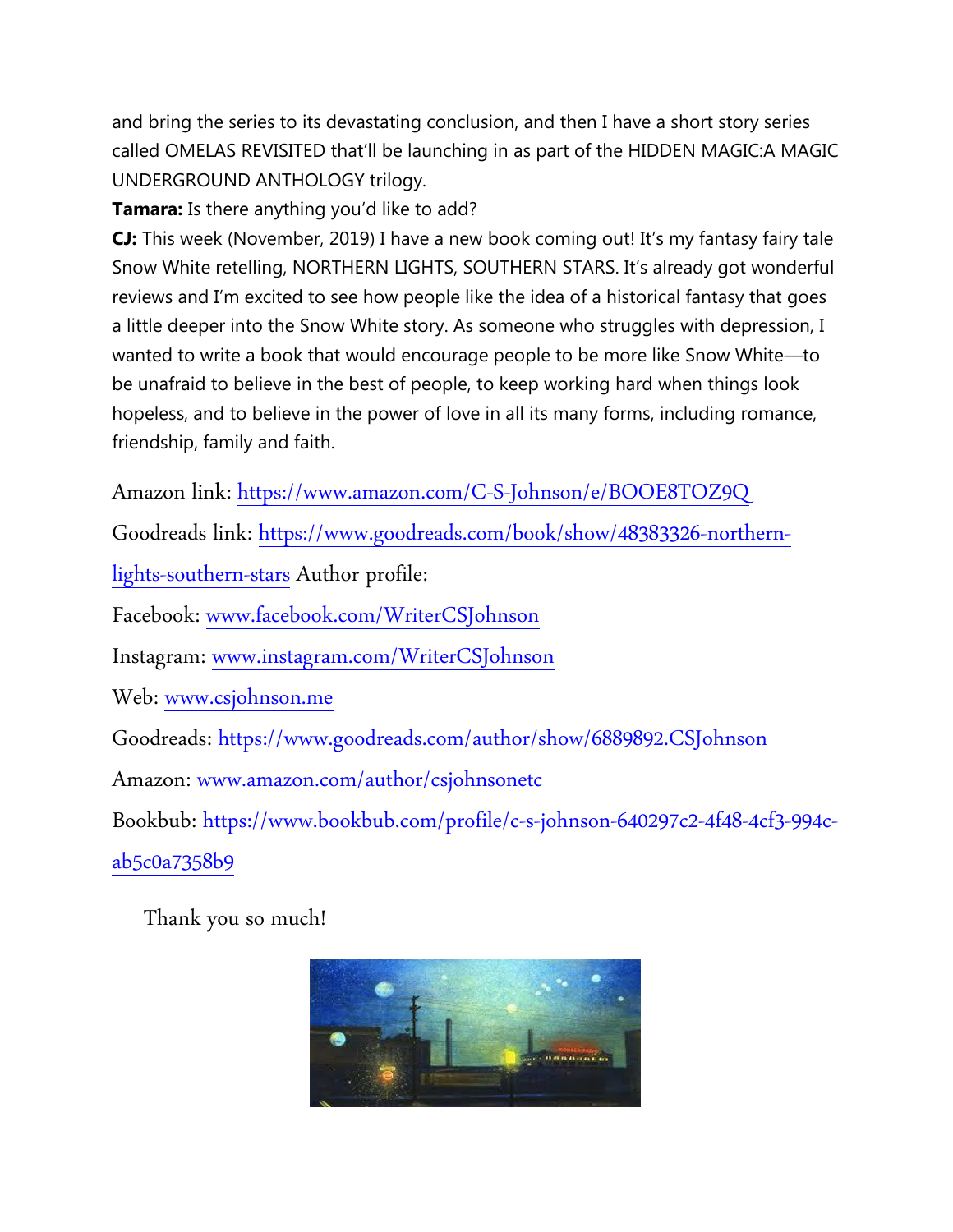# Behind the scenes: Rod Serling

# by Jeffrey Redmond

A man whose fantasy series took television by storm



**Rod Serling, always identifiable by his tight expression around the mouth**

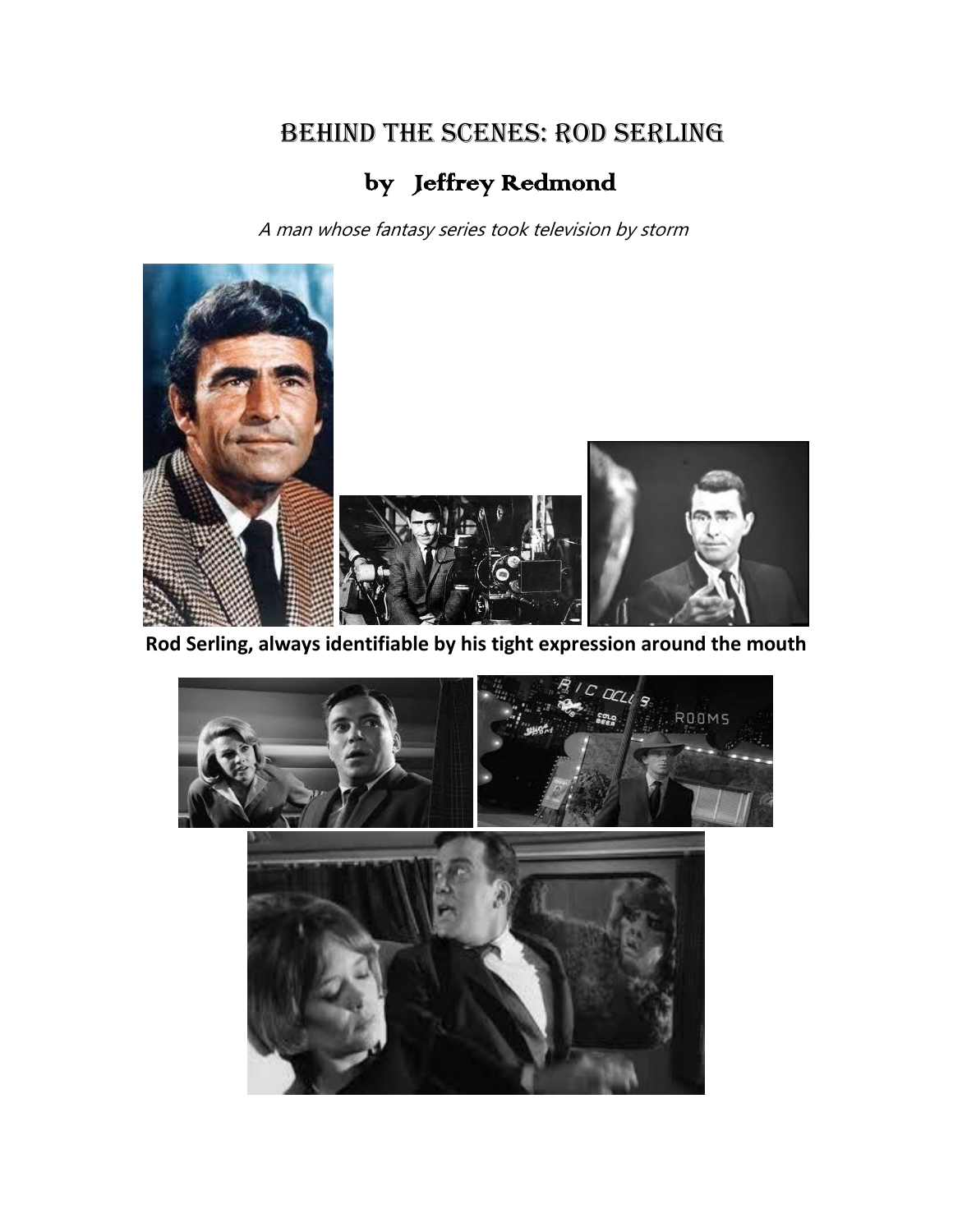For those of us old enough to remember the old days (daze) of black & white television, there was definitely one show that stood out far from all the rest. It was written and hosted by Rod Serling (December 25, 1924-June 28, 1975) and was his television series THE TWILIGHT ZONE. Serling believed that the role of the writer was to "menace the public conscience". And throughout his life he used radio, television, and film as "vehicles of social criticism" to this end.

 Rodman Edward Serling was born in Syracuse, New York to Samuel and Esther Serling. The Serlings, a Reform Jewish family, moved in 1926 to Birmingham, New York where Rod would spend the remainder of his childhood. The Serling family was involved in the Binghamton Jewish community, a community held together by ethnic underpinnings more than religious ties. Like many members of the local Jewish community, Serling's family infrequently attended synagogue except during High Holy days.

 The second of two sons (his brother Robert J. Serling later became a novelist), he was born in Syracuse, New York to Samuel and Esther Serling, but was raised in Binghamton, New York, where he later graduated Binghamton High School. Though brought up in a Jewish family, Serling became a Unitarian Universalist.

 Sam enrolled his sons in Sunday School at the local Jewish community center where director Isadore Friedlander and his wife, philosophical humanists, were spiritual mentors to many of Binghamton's Jewish youth.

 At hifh school, where he edited the newspaper, Serling experienced anti-Jewish discrimination when he was blackballed from the Theta Sigma fraternity. In an interview in 1972 he said of this incident, "It was the first time in my life that I became aware of religious differences."

 After graduation Serling enlisted in the United States Army in the Pacific Theater in World War II from January 1943 to January 1945. Beginning in May 1944 he served with the  $511<sup>th</sup>$  Parachute Infantry Regiment of the  $11<sup>th</sup>$  Airborne Division in New Guinea and during the invasion of the Philippines. He was seriously wounded in the wrist and knee during combat, and was awarded the Purple Heart and Bronze Star. The war also took a permanent mental toll on his personal psychology, and he would suffer from flashbacks, nightmares, and insomnia for the rest of his life. When discharged from the army in 1946 he suffered from sever Post Traumatic Shock Disorder (PTSD), and was "bitter about everything and at loose ends".

Due to his wartime experiences, Serling suffered from nightmares and flashbacks for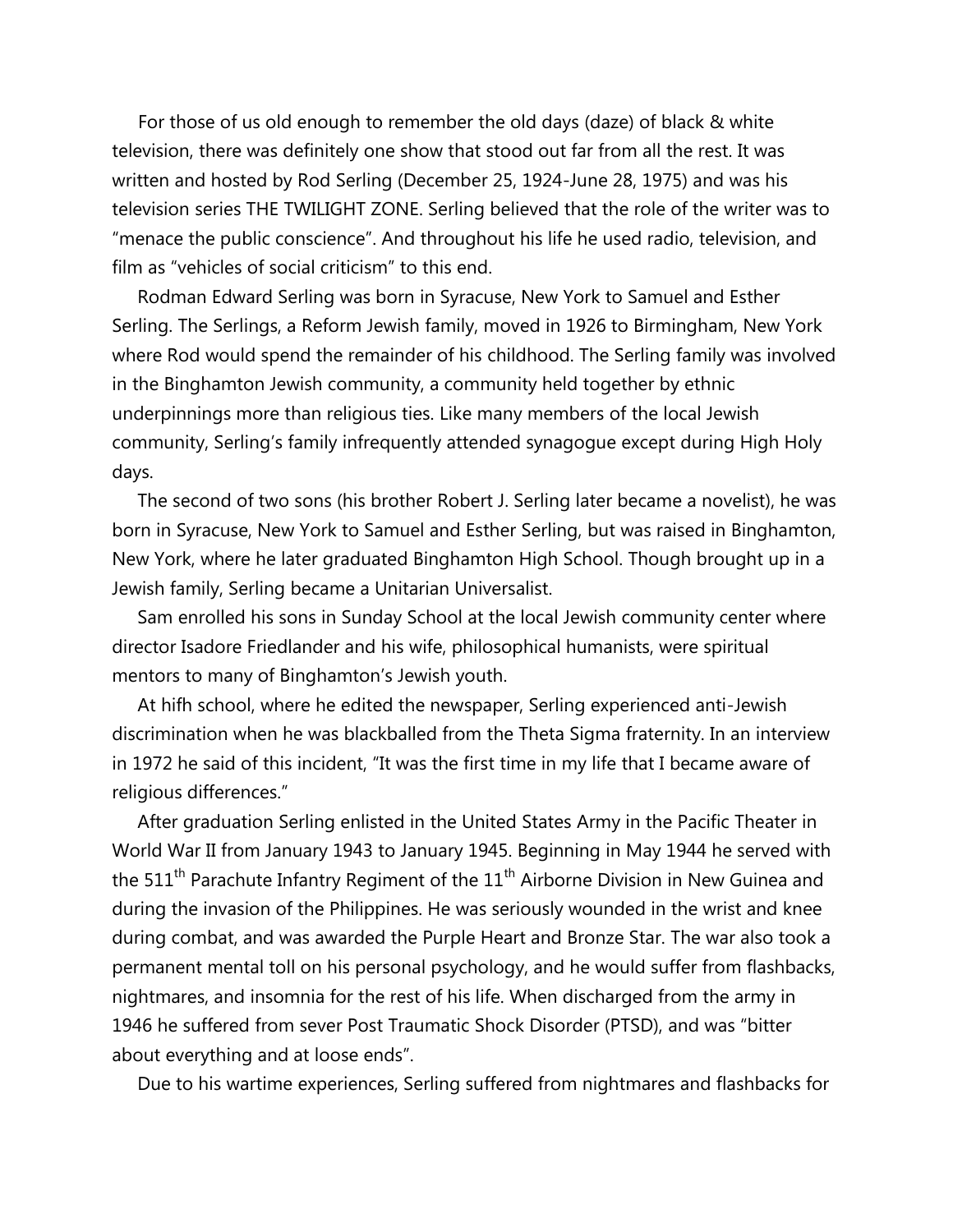the rest of his life. Though he was rather short (5'4") and slight, Serling was also a noted boxer during his military days.

 Serling enrolled under the G.I. Bill of Rights at Antioch College in Yellow Springs, Ohio. In the late 1940s Antioch was famous for loose social rules and a unique workstudy curriculum. Serling was stimulated by the liberal intellectual environment and began to feel "the need to write, a kind of compulsion to get some of my thoughts down".

 During his first year at Antioch, Serling met his future wife Carol Kramer, a Protestant. Both families had a difficult time accepting the proposed union. Serling's mother had always hoped her sons would marry Jewish women. Carol's father told her, "I absolutely forbid you to marry that black haired little Jew".

 Shortly before their marriage Carol convinced Rod to convert to Unitarianism. She was not practicing her parents' faith, and he had never shown interest in Judaism, though he always identified as being ethnically Jewish.

 The liberal environment at Antioch, which had Unitarian connections going back nearly a century, helped Rod and Carol to shed their family religious tradition and to accept Unitarianism as a convenient compromise. They were married in an ecumenical service at the Antioch chapel in the summer of 1948. They had two daughters, Jody and Ann.

 Serling graduated in 1950 with a Bachelor's Degree in Literature. He got his start as a writer after winning second prize in a contest for the radio show DR. CHRISTIAN in 1949, while still a college student. Serling and his wife Carol (married in 1948) moved to Cincinnati, Ohio, where he took a job as a staff writer for WLW Radio.

 Biographers note that through his career, Serling was inspired by legendary radio and TV playwright Norman Corwin. Both men would trace their careers through the WLW broadcasting franchise and eventually find homes at CBS, and both would be honored for weaving pivotal social themes through their scripts.

 Passionately motivated to become a freelance writer, Serling worked days for the station and spent nights writing scripts at his kitchen table. By 1952 his income from moonlight writing enabled him to quit WLW, focus on writing full-time, and move to the New York area. There Serling won Emmys for three early teleplays: PATTERNS, 1955; REQUIEM FOR A HEAVYWEIGHT, 1956; and THE COMEDIAN, 1957. His message in Patterns was that "every human being has a minimum set of ethics from which he operates. When he refuses to compromise these ethics, his career must suffer, when he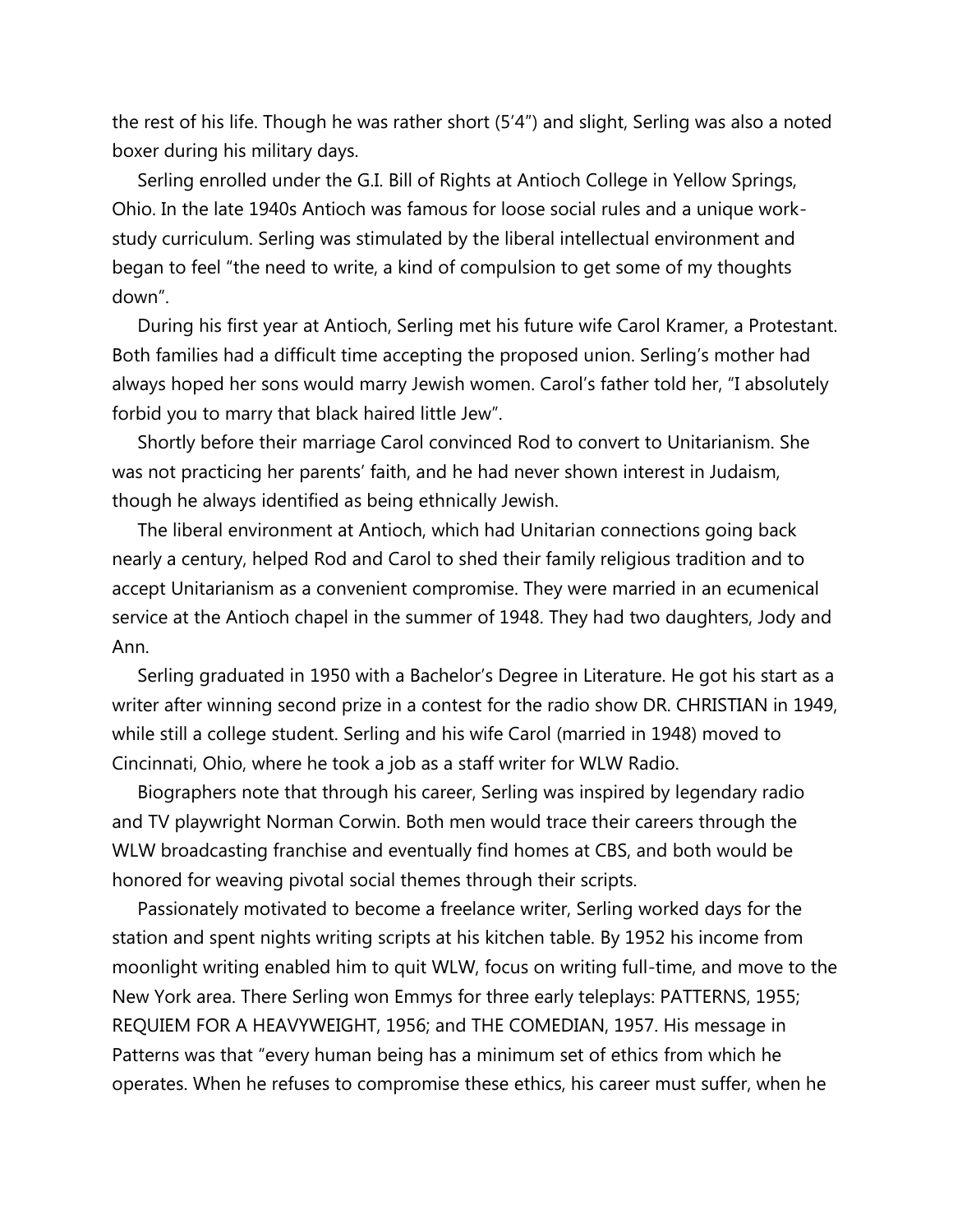does compromise them, his conscience does the suffering".

 By 1951, Serling started to break into television by writing scripts for FIRESIDE THEATER, HALLMARK HALL OF FAME, LUX VIDEO THEATER, KRAFT TELEVISION THEATER, SUSPENSE and STUDIO ONE. In 1955, Kraft Television Theater presented another of Serling's scripts, the seventy-second to make it to the air. To the Serlings, it was just another script, and they missed the first live airing. The show was Patterns and it changed Rod Serling's life.

 Patterns dramatized the struggle for power involving a corporate boss, an old hand running out of ideas and energy, and the bright young executive being groomed to take the older man's place. It was a huge hit, and was even presented again the next week, something nearly unprecedented. It established Serling as a rarity: a TV playwright.

 More acclaimed plays for TV followed. THE RACK, about a Korean War veteran and the effects of torture, the legendary Requiem for a Heavyweight (from CBS's PLAYHOUSE 90 series), plus several more, some of which were adapted as movies. Requiem, like Patterns, was honored as a turning point in TV drama. The installment's producer, Martin Manulis, noted for aa PBS biography of Serling that after the live broadcast, CBS chairman William S. Paley called the control room and told the crew that the show had set TV ahead by ten years. The show's director, Ralph Nelson, wrote and directed a television drama four years later for the WESTINGHOUSE DESILU PLAYHOUSE about mounting Requiem for a Heavyweight called THE MAN IN THE FUNNY SUIT, in which Serling appeared as himself.

 By the late 1950s the days of the live New York teleplay were over and the television industry had begun to move to Hollywood, where there was more money, equipment and talent. In 1957 the Serlings moved to Pacific Palisades, California. Serling believed "that of all the media, TV lends itself most beautifully to presenting a controversy". He found that with television he could "take a part of the problem, and using a small number of people, get my point across".

 However, Serling quickly realized that to get a point across often meant creating scripts that contained controversial messages and dialogues. Corporate sponsors, on the othe rhand, had no desre to have their products matched with messages that might be deemed offensive. But, tired of seeing his scripts neutered and mangled (removing any political statements, ethnic identities, even the Chrysler Building being removed from a script sponsored by Ford), Serling decided the only way around this interference was to create his own show.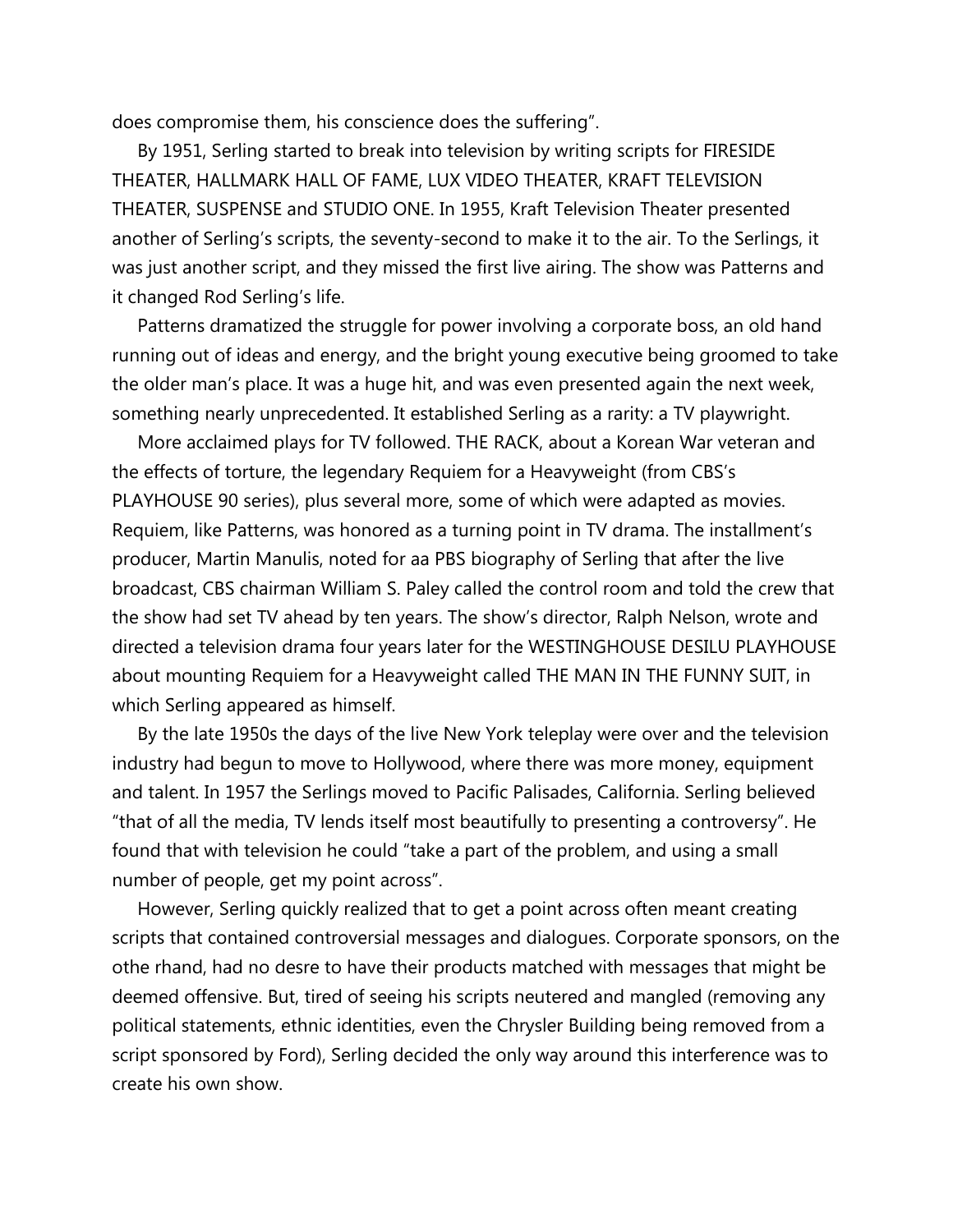In 1959 Serling expressed his frustration: "I think it is criminal that we are not permitted to make dramatic note of social evils that exist, of controversial themes as they are inherent in our society". Because of the hostile creative environment Serling began to see the advantages of writing science fiction and fantasy. He learned that advertisers would routinely approve stories including controversial situations if they took place on fictional worlds. Out of this realization came the television series THE TWILIGHT ZONE, 1959-64, on which Serling and other writers would enjoy unprecidented artistic freedom.

 In 1959, CBS aired the first episode of a groundbreaking series, The Twilight Zone. Serling fought hard for creative control, hiring writers he admired (such as Richard Matheson and Charles Beaumont), and launched himself into weekly television. He stated in an interview that the science fiction format would not be controversial, and would escape censorship, unlike the earlier Playhouse 90. In reality the show gave him the opportunity to communicate social messages in a more veiled context.

 Serling wrote or adapted 99 of the 156 Twilight Zone episodes. The first season opened with the episode, "Where is Everybody?" on October 10, 1959. This pilot had been originally pitched to CBS with the idea of Orson Welles as narrator. Welles asked for too much money, however, and the producers decided that Serling would do the narration. The series, with Serling's trademark appearances, ran for five years and won him two Emmys.

 From within the surreal world of The Twilight Zone, Serling addressed dozens of social issues such as prejudice ("The Eye of the Beholder", 1960), loss of identity ("Mirror Image", 1960), capital punishment ("Execution", 1960), censorship ("The Obsolete Man", 1961), the Holocaust ("Deaths-Head Revisited", 1961), ageism ("The Trade-Ins", 1962), and social conformity ("Number Twelve Looks Just Like You", 1964). In the closing words to "The Shelter", 1961, Serling expressed what he understood to be humanity's greatest challenge, "No moral, no message, no prophetic tract, just a simple statement of fact: for civilization to survive, the human race has to remain civilized".

 Serling drew on his own experiences for many episodes, with frequent stories about boxing, military life and aircraft pilots, all incorporating Serling's firsthand knowledge. The series also incorporated Serling's progressive views on racial relations and other social issues, all somewhat veiled by the science fiction/fantasy elements of the shows. Occasionally, however, Serling could be quite blunt, as I one episode where America's racism and hatred causes a dark cloud to form in the South before eventually spreading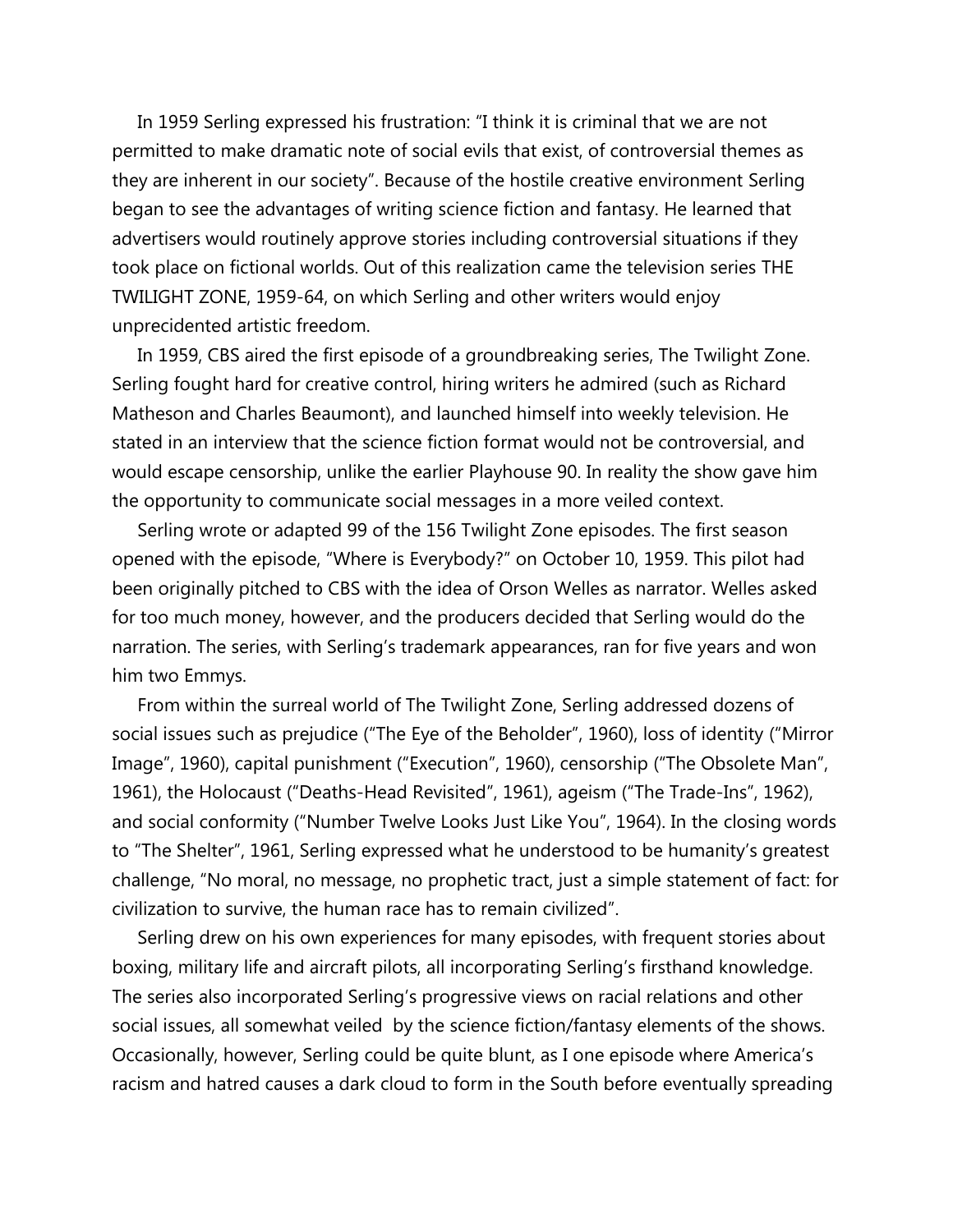elsewhere. Serling was also rather progressive on matters of gender, with many stories featuring quick-thinking,resilient women, although he also wrote plenty of stories reaturing memorably bitchy nagging wives.

 The show lasted five seasons (four seasons in a half-hour format, one full season as an hour long drama), winning awards for Serling and his writers, as well as critical acclaim. The program, while having a loyal fan base, never had huge ratings and was cancelled twice, only to be brought back. After five years and 156 episodes, 92 of them written by Serling himself, Serling was tired. In 1964, he decided to let the last cancellation be final.

 Serling sold his rights to the series to CBS. His wife later stated that he did this partly because he believed the studio would never recoup the cost of creating the show, which frequently went over-budget. In hindsight, this was a costly mistake. A possible motive for Serling washing his hands of the rights for a quick buck could be tied to his incessant entanglement in lawsuits for plagiarism in regards to his story ideas for episodes.

 In 1962, Serling accepted a year-long teaching position at Antioch college. He felt that he needed to "regain my perspective, to do a little work and spend the rest of my time getting acquainted with my wife and children". At Antioch he taught writing, drama, and a survey course about the "social and historical implications of the media".

 After saying "Television has left me tired and frustrated", Serling began to write more movie scripts. SEVEN DAYS IN MAY, 1964, showed Serling's passion for nuclear disarmament and peace. He said, "If you want to prove that God is not dead, first prove that man is alive". He tackled racism and anthropocentrism in the movie adaptation of Pierre Boulle's THE PLANET OF THE APES, 1968. At the same time, he continued to write for television. THE LONER, 1965-1966, and NIGHT GALLERY, 1970-1973, however, left Serling bitter. He had little creative control and said of Night Gallery, "It is not mine at all. It's another species of a formula series drama".

 Serling was an ardent supporter of the Unitarian Universalist Association, the Santa Monica church, and the American Civil Liberties Union. He supported these and other organizations by accepting speaking engagements and with monetary donations. He was politically active, and in 1966 campaigned for incumbent Pat Brown against Ronald Reagan in the California gubernatorial race.

 Serling's social activism also took the form of writing letters to newspaper editors. In one poignant example Serling responded to Dr. Max Rafferty, a religious conservative educator, who had a weekly column in the Los Angeles Times. On October 10, 1966,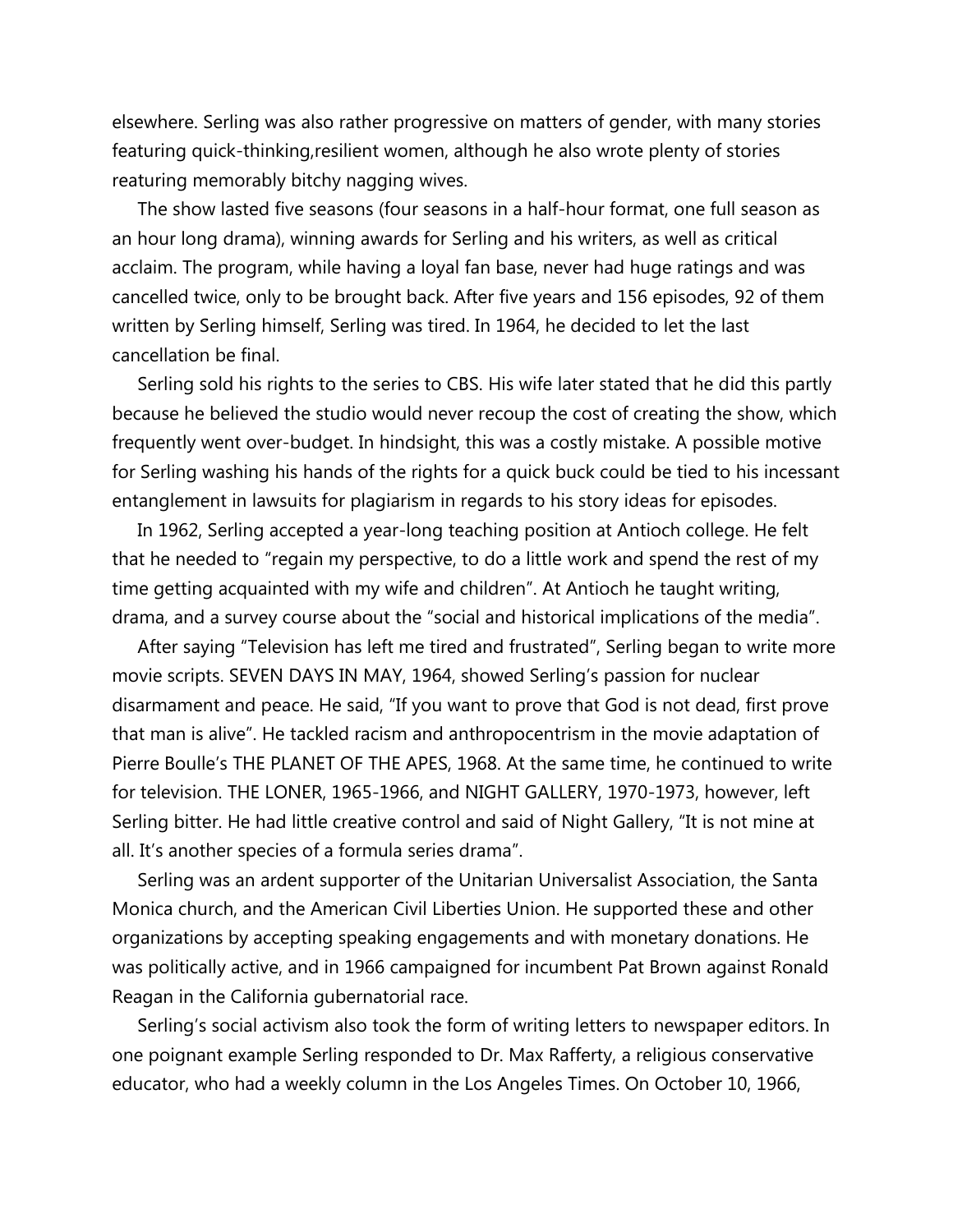Rafferty's column addressed social reform and claimed that humanity's problems were not the responsibility of society but of the individual. The article's theme is well expressed in Rafferty's statement, "I don't feel guilty about crime in our cities because I'm not committing any".

 In 1967 Serling said, "I happen to think that the singular evil of our time is prejudice. It is from this evil that all other evils grow and multiply. In almost everything I've written there is a thread of this: a man's seemingly palpable need to dislike something other than himself." Speaking about the Viet Nam war at the 1968 Binghamton Community High School graduation, Serling said, "If survival calls for the bearing of arms, bear them you must. But the most important part of the challenge is for you to find another means that does not come with the killing of your fellow man."

 In 1969, NBC aired a Serling-penned pilot for a new series, Night Gallery. Set in a dimly-lit museum, the pilot film featured Serling (as on-camera host) introducing three tales of the macabre, unveiling canvases that would later appear in the subsequent story segments. The series, which premiered in December 1970 (its brief first season rotated as one spoke of a four-series programming wheel titled Four in One), focused more on gothic horror and the occult than did The Twilight Zone.

 Serling, no longer wanting the burden of an executive position, sidestepped an offer to retain creative control of content—a decision he would later regret. Although discontented with some of producer Jack Laird's script and creative choices, Serling maintained his stream of submissions and ultimately wrote over a third of the scripts for the series.

 By season three, however, Serling began seeing many of his script contributions rejected. The disgruntled host, his complaints ignored, dismissed the show as "Mannix in a cemetery." Night Gallery lasted until 1973. While the series has its own cult following, it is not as widely known as The Twilight Zone and is generally regarded as a pale shadow of Serling's previous series.

 Serling wrote a number of short stories in the science fiction and horror genres, which were collected into three volumes of Twilight Zone stories (1960, 1961, 1962), two of Night Gallery stories (1971, 1972), and a collection of three novellas, THE SEASON TO BE WARY (1968). A critical essay on Serling's fiction can be found in S.T. Joshi's book THE EVOLUTION OF THE WEIRD TALE (2004). Joshi emphasizes Serling's moralism and the streak of misanthropy which runs through his work, and argues that, far from being merely re-written scripts, many of Serling's stories can stand as genuinely original and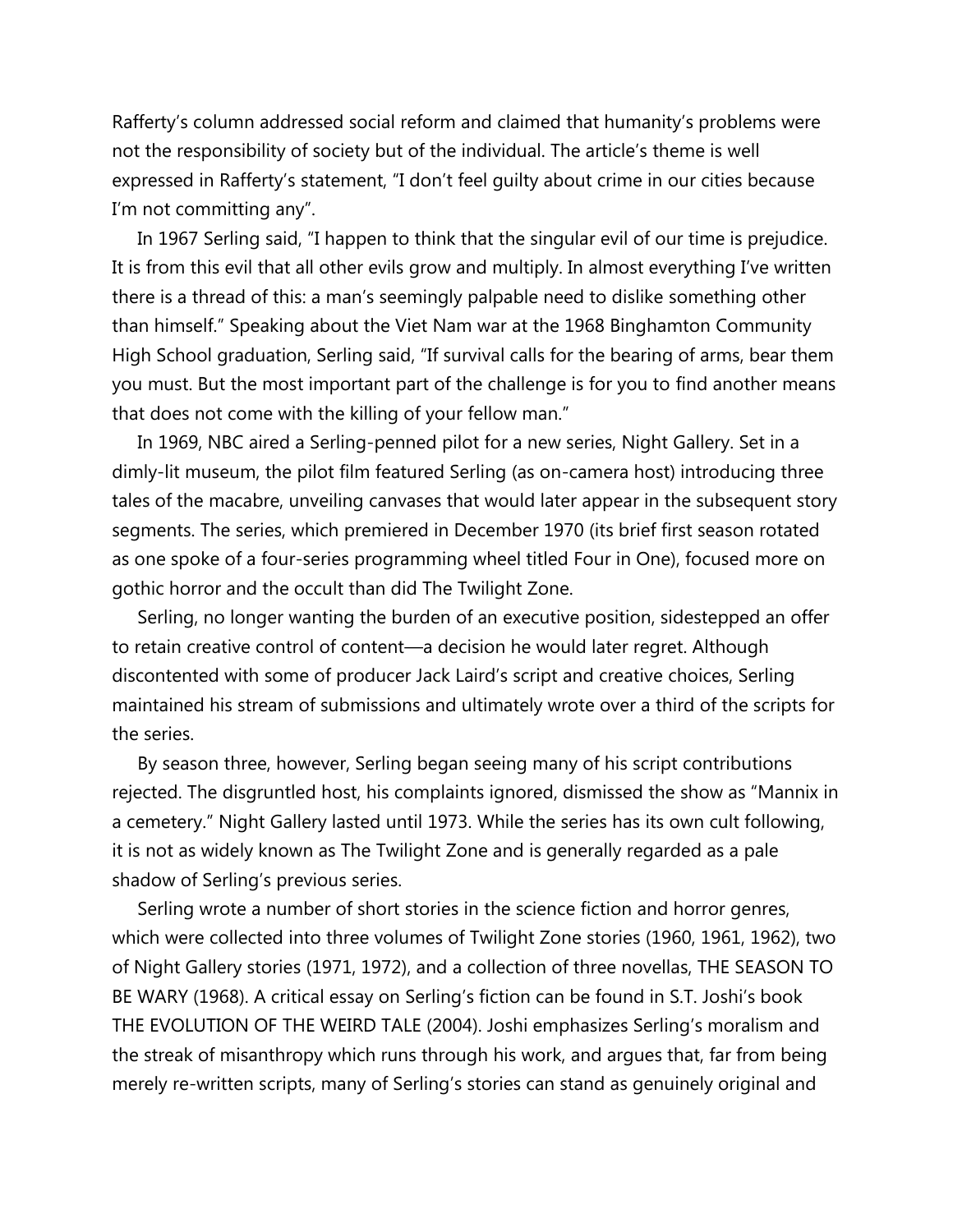meritorious works of prose fiction.

 Subsequent to The Twilight Zone, Serling moved onto cinema screens. He wrote a number of screenplays that have a highly political bent, including Seven Days in May (1964) about an attempted military coup against the President of the US; Planet of the Apes (1968), which is quite scathing about the human condition, and THE MAN (1972), about the first black US President.

 Serling had taped introductions for a limited run summer comedy series on ABC, KEEP ON TRUCKIN', which was scheduled to begin its run several weeks after his death; these introductions were subsequently edited out of the broadcast episodes. He also wrote the pilot episode for a short-lived Aaron Spelling series called THE NEW PEOPLE in 1969. Late in his life, Serling taught at Ithica College in Ithica, New York, where he resided for many years.

 Late in life, he did a lot of voice-over work for various projects. He narrated documentaries featuring French undersea explorer Jacques-Yves Cousteau and (uncredited) performed the narration for the beginning of the Brian De Palma film PHANTOM OF THE PARADISE.

 Years of stress from perfecting his passion and heavy smoking caught up with the writer in his final years. In 1975, a fifty year old Serling suffered two severe heart attacks before entering Strong Memorial Hospital in Rochester for heart bypass surgery. He had a third heart attack during the operation and died the following day. He is interred at the cemetery in Interlaken, New York, a part of upstate New York featured prominently in some episodes of The Twilight Zone.

 After his death, several Serling scripts were produced. ROD SERLING'S LOST CLASSICS (1994), a TV movie based on several unfilmed Twilight Zone scripts; IN THE PRESENCE OF MINE ENEMIES (1997), set in the Warsaw Ghetto; and a science fiction remake of A TOWN HAS TURNED TO DUST (1998) and A STORM IN SUMMER (2000).

 Serling's personal papers can be found in the Special Collections department at the UCLA Research Library in Los Angeles, California and at the University of Wisconsin Center for Film and Theater Research in Madison, Wisconsin. The archives at UCLA contain personal and business correspondence from the last ten years of Serling's life as well as scripts and other Twilight Zone-related materials. The Univrsity of Wisconsin has correspondence, scripts, speeches and articles, reports, press releases, clippings, and files on Serling's produced and unproduced writings for television, motion pictures, radio, and the theater.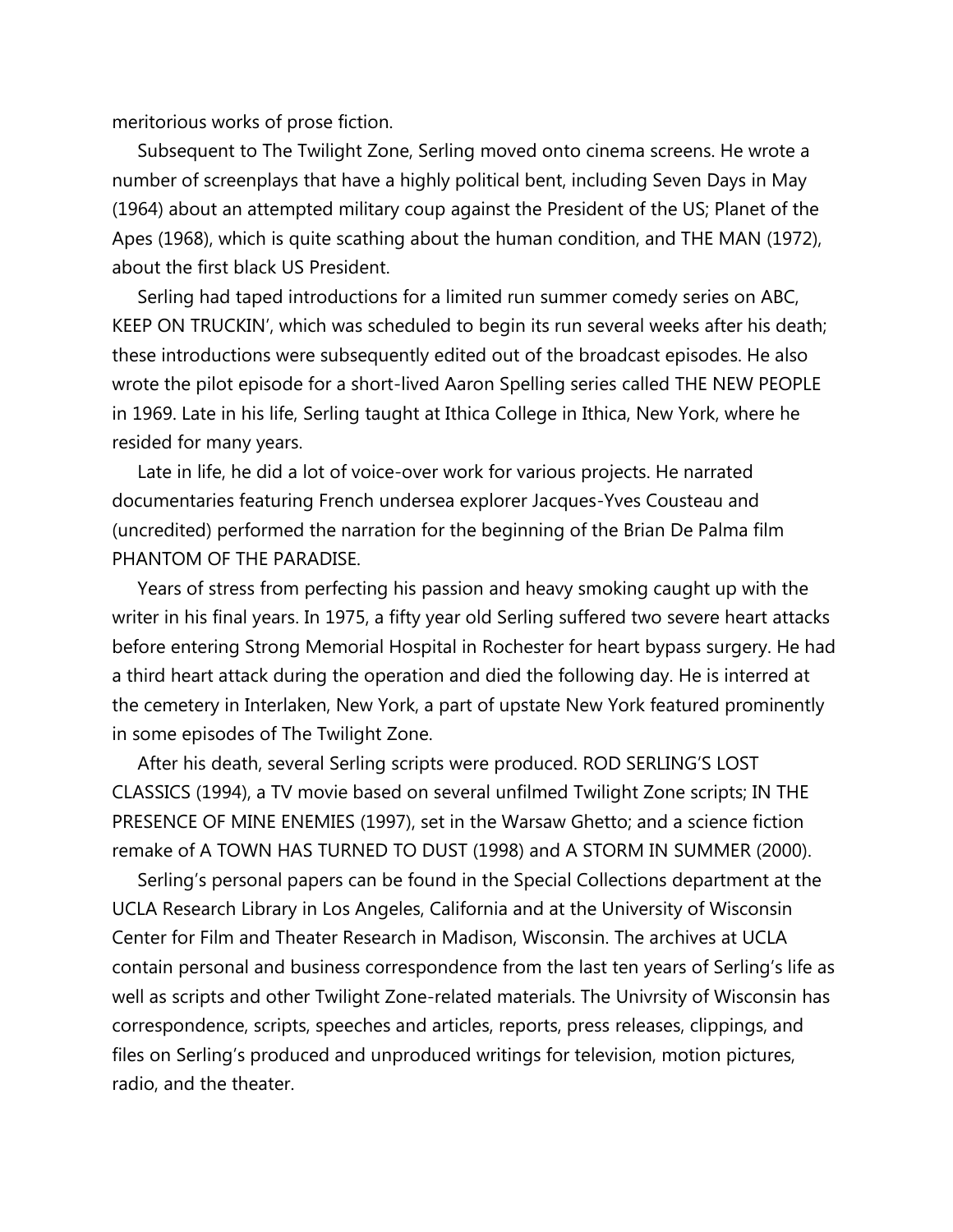He continuously wrote letters to editors and published his thoughts in newspapers throughout the country. A clippings archive of these writings exists in The Antiochiana Collection at Antioch College in Yellow Springs, Ohio. Biographer Joseph Engel wrote, "Serling apparently saved almost everything that crossed his desk from 1955 when huge success first enabled him to hire a secretary, to his death twenty-three years later. His correspondence included a veritable who's who of show business and politics…Serling left a very revealing paper trail".

 His work includes published short stories, radio, television and movie scripts. Among his short story collections are PATTERNS (1957), STORIES FROM THE TWILIGHT ZONE (1960), INTO THE TWILIGHR ZONE (1964), and THE SEASON TO BE WARY (1967). Hundreds of Serling's teleplays were produced for Playhouse 90, Hallmark Hall of Fame, Lux Video Theater, and other anthology series. Notable teleplays include THE SERGEANT (1952), HORACE MANN'S MIRACLE (1953), THE STRIKE (1954), THE RACK (1955), and THE DARK SIDE OF THE EARTH (1957).

 During his lifetime, he received six Emmys and his biggest successes in writing include:

 Patterns (1955) Requiem for a Heavyweight (1956) The Comedian (1957) A Town Has Turned to Dust (1958) The Velvet Alley (1958) The Twilight Zone (1959—1964 television series) Night Gallery (1970—1973 television series) Planet of the Apes (1968 co-written with Michael Wilson)

 In his last interview, four months before his death, Serling was asked about reincarnation. He said, "I don't believe in reincarnation. That's a cop-out…I anticipate death will be a totally unconscious void in which you float through eternity with no particular consciousness of anything."

 Biographies of Serling include Joel Engel, ROD SERLING: THE DREAMS AND NIGHTMARES OF LIFE IN THE TWILIGHT ZONE (1989) and Gordon Sander, THE RISE AND TWILIGHT OF TELEVISION'S LAST ANGRY MAN (1992). Detailed information about The Twilight Zone including a synopsis of all episodes can be found in THE TWILIGHT ZONE COMPANION (1989).

Serling was ranked #1 in TV GUIDE's list of the "25 Greatest Sci-Fi Legends" (1 August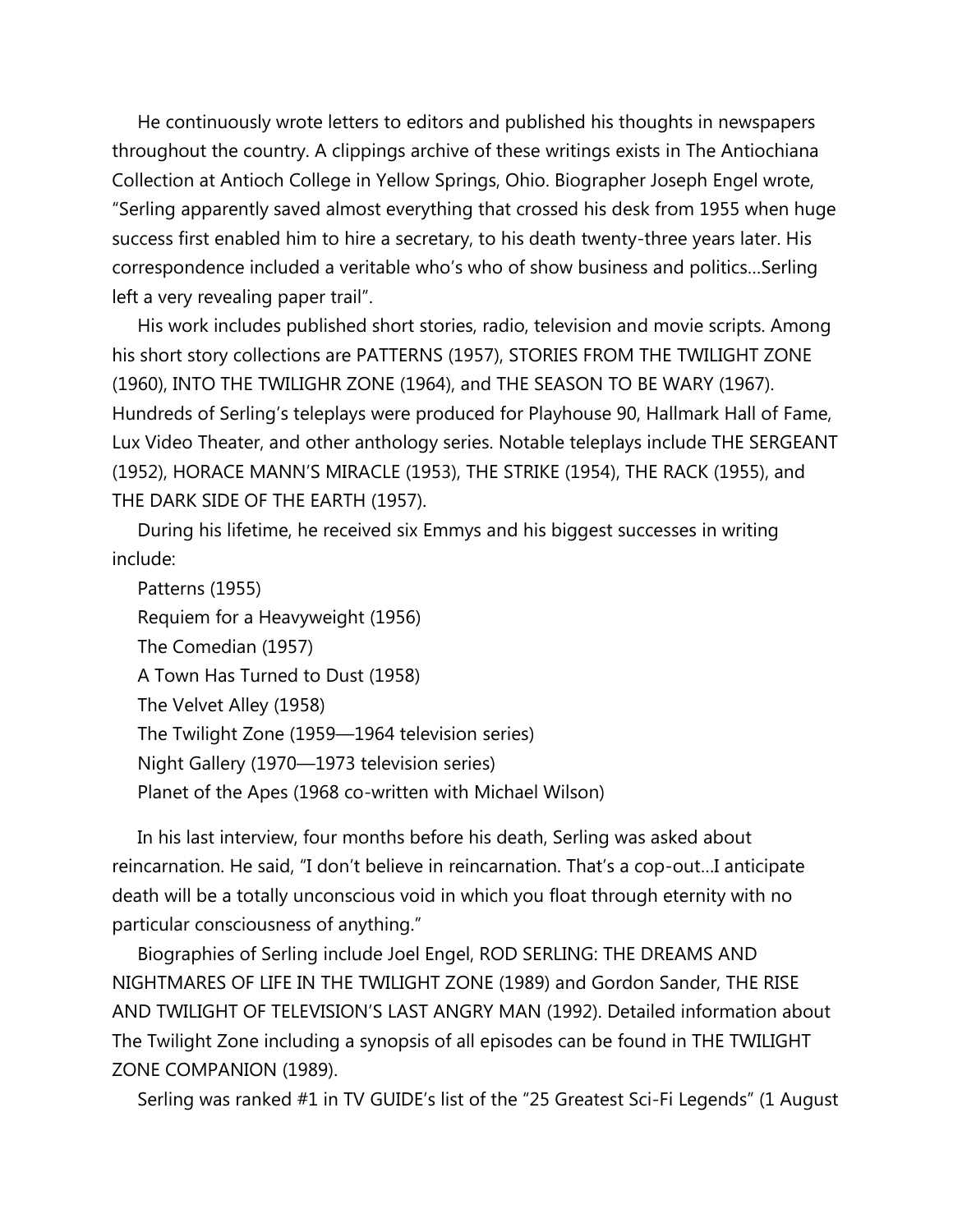2004 issue). He will always be ranked #1 for us—his loyal fans. And especially and always for those of us who are about to take a journey. Not of legend but of mind. As we enter…The Twilight Zone.

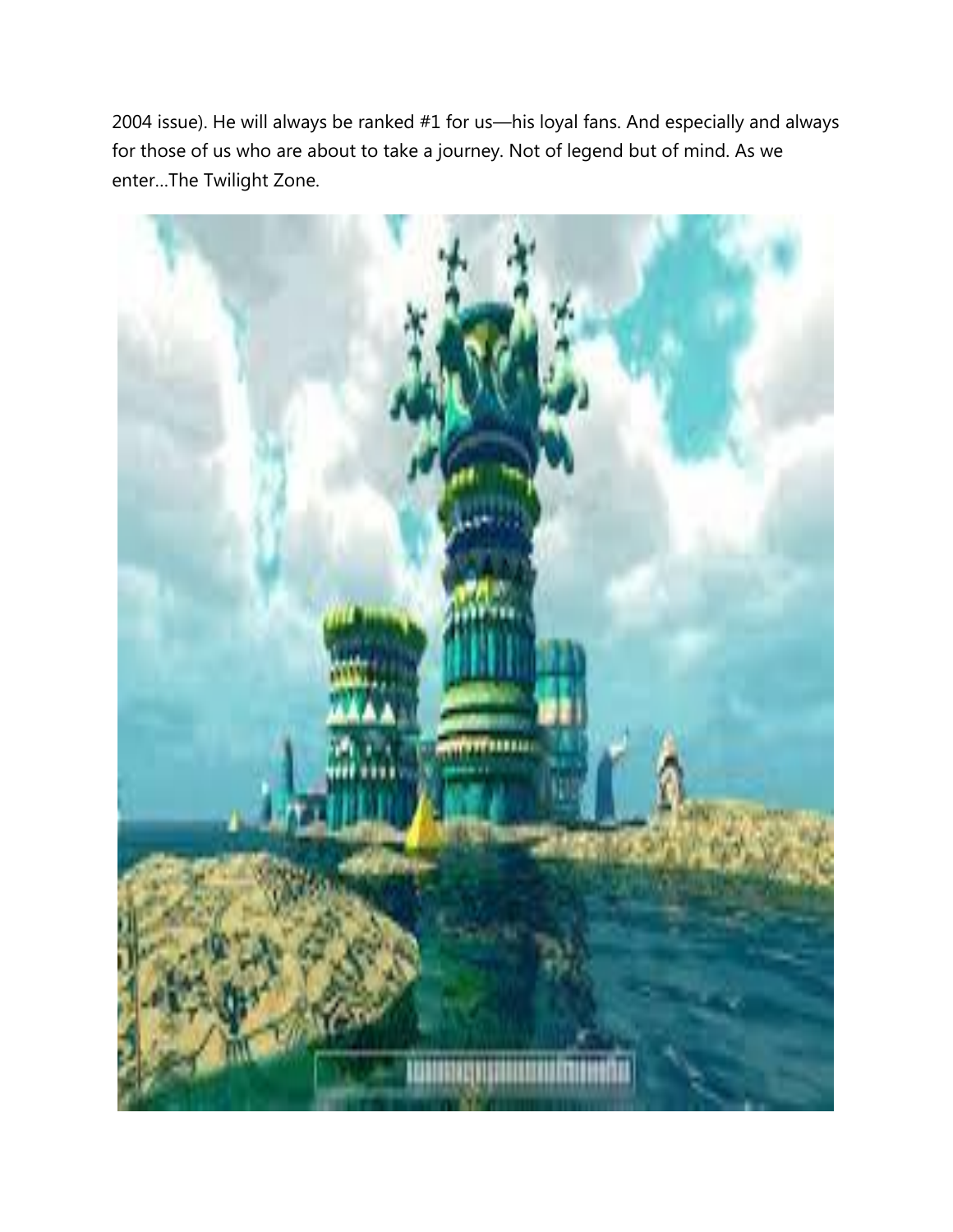# CULTURAL PAGES **N3F Writings**



# Compulsive Shoppers **by Jeffrey Redmond**

## From the ancient Er-Dan manuscripts (Codex 1811), as translated by Ed-Mon:

 On the three mooned planet, in the busy urban area of GroB-FloBen, the inhabitants all had active and productive lives. They were told in their educational centers, and in their temples, that having wealth to purchase things was a sign of the deities' favors being upon them. Indeed, poverty was looked on as being a condition of possible punishment from the deities. Merchants and agents advertised their wares loudly and often, and the local economy flourished. As in some other places, there was competitions for personal displays of esteemed wealth. Some families would quite often do without many more important necessities, in order to go about wearing expensive jewelry and attires. Sometimes proper meals were even given up, so as to have the ability to display a new and more costly decoration on the front of the dwelling.

 The local inhabitants found that they often needed to work more and longer days. The extra income from this was needed to pay for the images of better lifestyles. But the acts of going to the marketplace, and buying useful goods, was considered by most to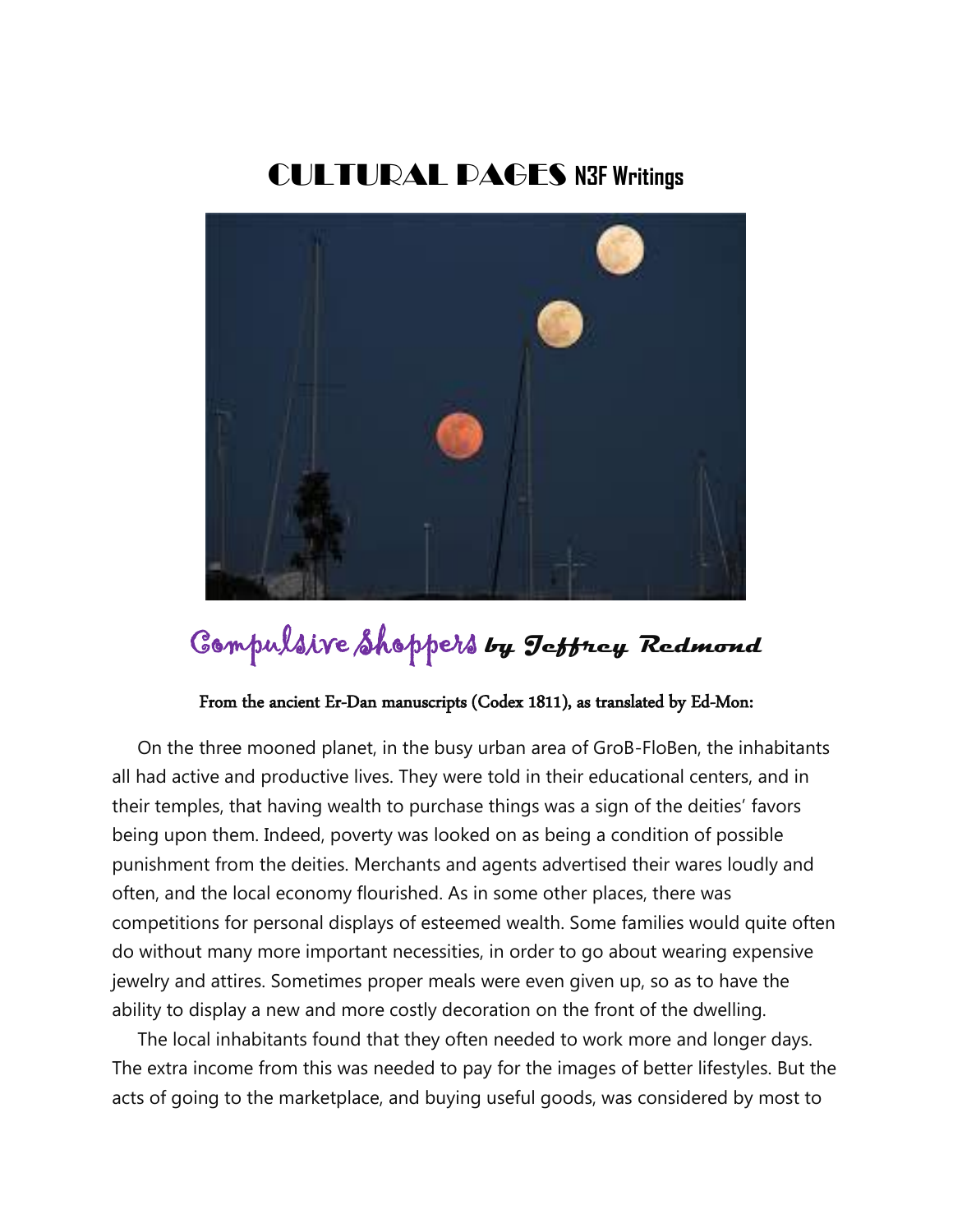be an important event in itself. Though there were a few others who had a different point of view. Sometimes one trying to merely impress others with his wealthy position would go right to the front of a temple gathering. He would dramatically pour a big bag of coins onto the altar, right in front of everyone else there. Some of the other worshippers my have been envious and impressed, but it is unknown if any of the deities themselves actually were.

 One leading citizen of the community was Hol-Ander, a huge and heavy one, larger by far than anyone else. He was among the wealthiest, and always had way more than enough to eat. He believed that his riches were a sure sign of the deities' direct favor upon him personally. Indeed, he would often refer to himself in this way:

 "I am most certainly among the already selected few, who are of those definitely blessed." Hol-Ander had a wife who was also very large. And she was reproductive enough to satisfy any and all extended family desires and expectations for offspring.

 Hol-Ander had a sister named Guld-Erna. She was unmarried, and still lived in their aged parents' home. She took care of her father until he died, and also of her mother until she died. Hol-Ander then inherited the place, as per the customs and laws of that time and place. But since he already had a large and spacious dwelling of his own, he gave it to Guld-Erna to remain in. She also had an education, and had received a good part of the inheritance. So she was also well off in the community. Guld-Erna was not unattractive, but she had no male suitors. She did not want the ones who only desired her for her wealth. No male was considered by her to be wealthy enough for her consideration of actively and overtly pursuing as a marriage and life partner. And males who wanted females for reproductions went after other ones instead of her.

 Guld-Erna thus grew older and lived alone. She would sometimes visit with her brother's family, or with her female friends. Or they would visit her. But she remained unmarried, with no offspring of her own. And she was ultimately lonely. She and her female friends would go out and about in the town center, to meet and greet as many others as appeared. She was especially interested in being friendly to any handsome and unmarried males around. Some of them would exchange pleasant words with her, and some even expressed a mild compliment or two. But, in the end, the males always ended the conversations to go about their own business. And, in the end, these males would invest their time and efforts to attract other females instead.

 Guld-Erna would often feel rejected and become depressed, having no one else with her in her dwelling. She would always dress herself in her most loudly gaudy attire. She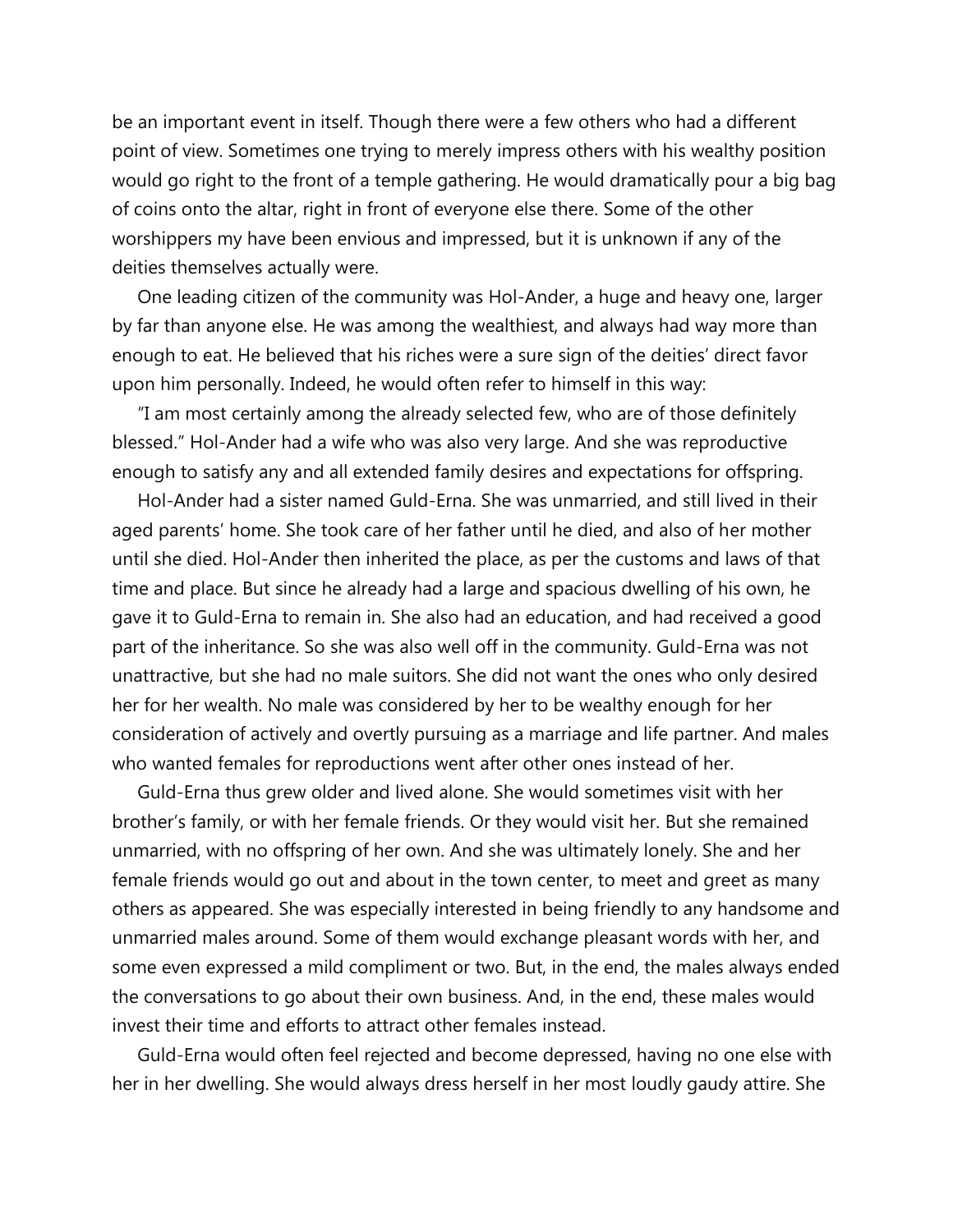would wear as many pieces of her personal jewelry as she could, and then go out to the marketplace with a bag filled with coins. She would often return from her excursions with many more items of purchase than what she actually needed. Instead of a male in her life to care for and be cared for in return, she accumulated an endless amount of personal possessions. Eventually she had all of the rooms of her dwelling overly filled with artifacts and items of every description. Jewelry, clothing, utensils, furniture, decorative things, and all sorts of odds and ends. It finally came to the point where it was difficult to go around inside of the dwelling, because of all the rooms and passages being so blocked with everything there. And, indeed, even Hol-Ander himself would often remark that:

 "My sister's home is actually more of an overflowing museum of bad taste than anything else."

And so it was.

 The seasons came and went, and Guld-Erna herself became older, and eventually took ill. At her death she was mourned by her nephews and nieces, the offspring of her brother. They were her only family members, and by both expanded custom and law her heirs. She had never been an active member of any temple or community organization. Nor had she ever worked much with any charity or cultural activities. Indeed, she was not ever known to have even cared for any of the smaller creatures as pets. Others in GroB-FloBen then expected the offspring of Hol-Ander to fight among themselves for Guld-Erna's vast accumulation of personal possessions. But, to everyone's surprise, this did not happen.

 These offspring themselves had way more than enough of their own items already, and they also found that their late aunt's personal tastes in material accumulations bordered on being merely useless baubles. Things that were just gaudy and colorful were in great abundance, but few—if any—of her items had any real practical or heirloom qualities. They thought of trying to sell much of the things, but few others in the town wanted any of it. Guld-Erna herself had frequently paid way more than full prices for her purchases, without ever trying to bargain or haggle with the merchants. These fellows had far too often taken advantage of her stong desires to buy just about anything, and they had almost always charged her way more than fair prices.

 The one nephew expressed, "She certainly seemed to have needed a large amount of useless junk to try to make herself happy." And the one niece explained, "She used these empty treasures as fulfillments in her lonely life, as substitutes for love."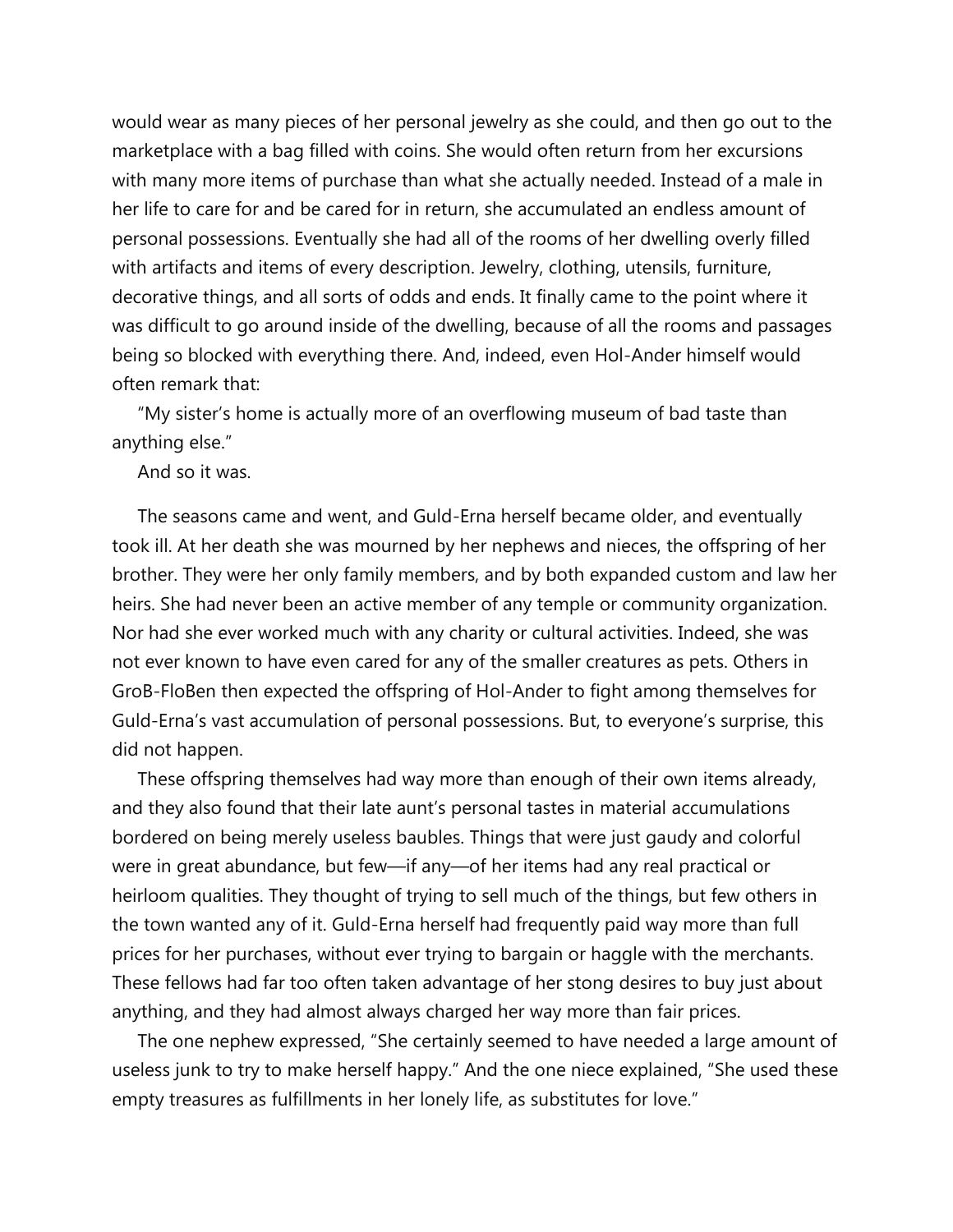The nephews and nieces eventually emptied the dwelling by having to give away anything and everything that they could to the town's poor ones. The rest of the unwanted items were eventually taken to the dumping place for trash, and left there. In time it was all covered over with the wind blown soils from the surrounding areas. Guld-Erna died, a depressed and unhappy one, with way too many useless material possessions. She had indeed used these as personal replacements for attention and affection, genuine things she sadly lacked in her real life. She came to care more for mere items rather than for other beings. Objects were more important to her than living things. Mistakes which far too many othes have made, and continue to make, in their own lives.

## **TURNS, AND TWISTING**

## **by Betty Streeter**

Life throw you a Curbs We just can't wobble In. Life turns, and twist In our mind. Lord, which way. Lord help us. How to face. Each, and every day. Not leave our mind Going everywhere.

## **SEEING MY WAY THROUGH**

#### **by Betty Streeter**

Life is ragged Life through new direction Life No escape This age Living.. Sizing new decision sizing down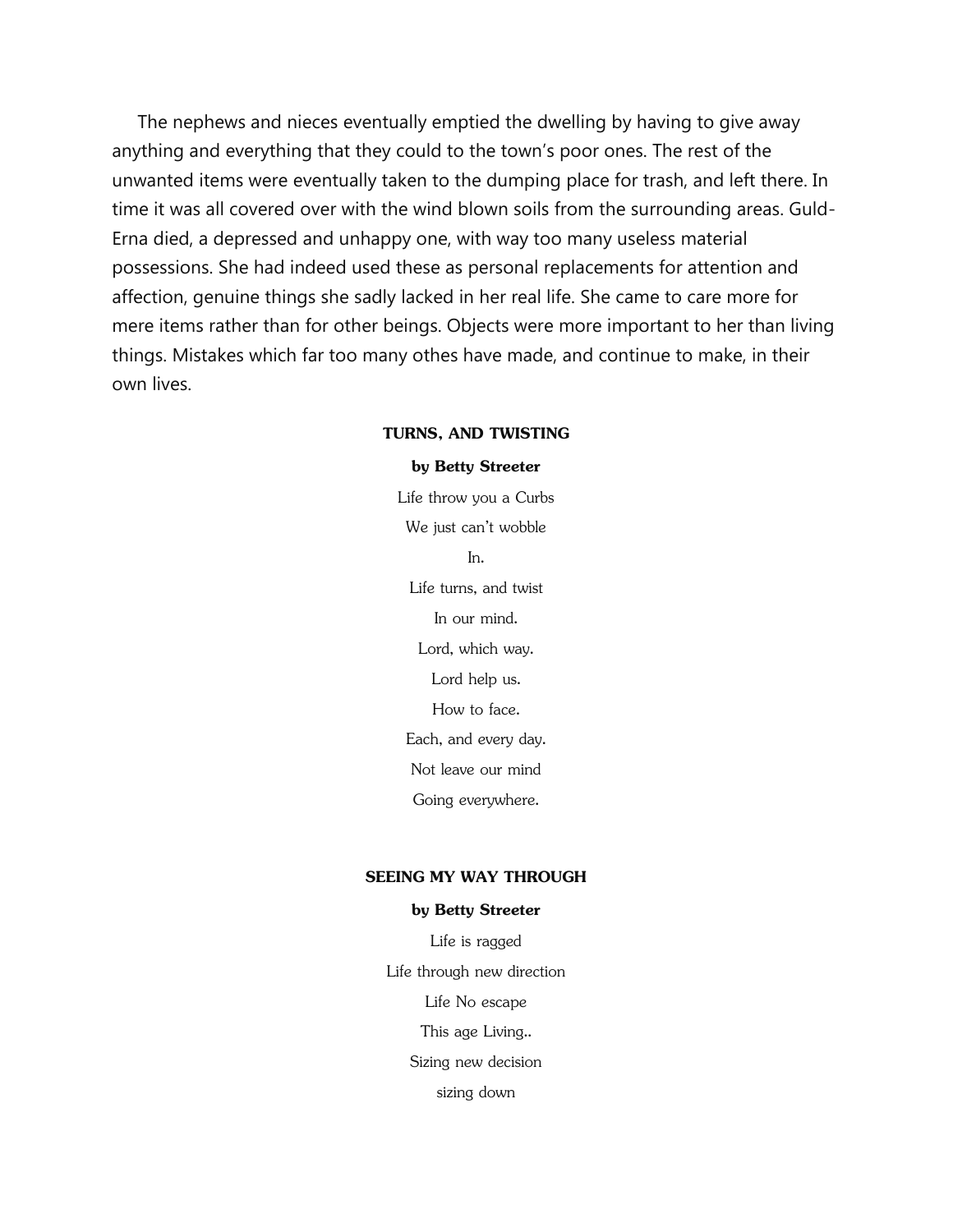either way. Life you still Living. Think this way Think that way. Keep things brief Life, still figuring It out.

#### **WITH BOTH MY HANDS by John Polselli**

I strive to reach the sky with both my hands And raise myself beyond creation's rim. To step forth bold upon forsaken lands And said tranquil seas of crystaline. When fire burns my unremitting soul And wild dancers, round vast shafts of light, Cast fervent glances steeped in vitriol— The dogmen and the demons taking flight— Know then that I am released from worldly cares, And by my grave the dreadful Gorgon stares, Turning every emerald leaf to white.

## **PARAGON by Gerald Heyder**

It's been said beauty is a sign of perfection. It's been intimaged knowledge is a sisgn of cerebral perfection. It has been claimed true love is also a sign of perfection. Why is total perfection so unattainable no matter how much we strive to attain it? We all wish to be a paragon, that model of infallibility but seemingly impossible to achieve achieve through our ardent attempt of accomplishment but alas, no cigar, no kewpie doll! Perhaps, as has been said, beauty is in the eye of the beholder, everything is in the eye, ear and heart of the beholder

and that could be the key for perfection as well. Perhaps all are paragons in our attemts to be one?